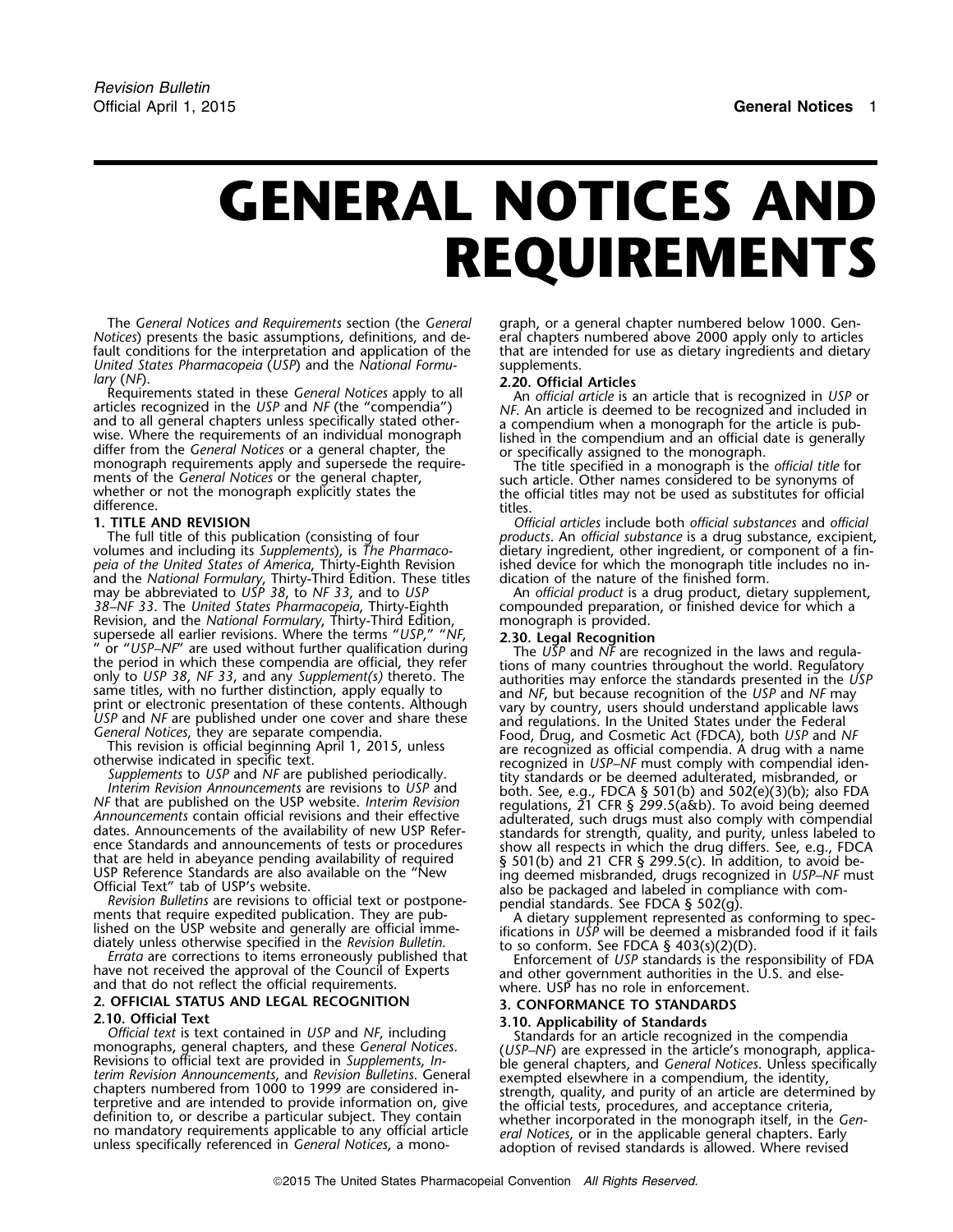standards for an existing article have been published as fi-<br>
nal approved "official text" (as approved in section 2.10) labeled as conforming to the USP or NF. nal approved "official text" (as approved in section 2.10) but are not yet official (six months after publication, unless otherwise specified; see "official date," section 2.20), com- dients that meet *USP*, *NF*, or *Food Chemicals Codex* stanpliance with the revised standard shall not preclude a find- dards. Where such standards do not exist, substances may adoption in a particular standard.<br>The standards in the relevant monograph, general chap-

The standards in the relevant monograph, general chap-<br>ter(s), and *General Notices* apply at all times in the life of<br>the article from production to expiration. The manufactur-<br>er's specifications, and good manufacturing er's specifications, and good manufacturing practices gen-<br>erally (including, e.g., Quality by Design initiatives), are de-<br>veloped and followed to ensure that the article will comply<br>with compendial standards until its ex

At times, compendial standards take on the character of label<br>statistical procedures, with multiple units involved and perstatistical procedures, with multiple units involved and per-<br>haps a sequential procedural design to allow the user to the comply with the identity prescribed in USP or NF<br>determine that the tested article meets or does no the standard. The similarity to statistical procedures may<br>seem to suggest an intent to make inference to some larger<br>by a name that is clearly distinguishing and differentiating<br>group of units, but in all cases, statement The compendial standard is met apply only to the units<br>tested. Repeats, replicates, statistical rejection of outliers, or<br>extrapolations of results to larger populations, as well as the<br>necessity and appropriate frequency or direction of those performing compliance testing, and<br>other users of USP-NF, including manufacturers, buyers, or<br>requlatory authorities.<br>The designation "USP" or "NF" on the label may not and<br>requlatory authorities.<br> $\frac$ 

compendial monographs. example the matrice of the ports to apply.<br>3.10.10. Applicability of Standards to Drug Products, examply when the le

marketed in the United States that (1) is recognized in the with the official title of the article. The letters are not to be compendium and (2) is intended or labeled for use as a enclosed in any symbol such as a circle, drug or as an ingredient in a drug. Such articles (drug shall appear in capital letters.<br>
products, drug substances, and excipients) include both state of a dietary supplement doe human drugs (whether dispensed by prescription, "over the ble compendial requirements but contains one or more die-<br>counter," or otherwise), as well as animal drugs. The appli-<br>ary ingredients or other ingredients that are counter," or otherwise), as well as animal drugs. The applicable standard applies to such articles whether or not the added designation "USP" or "NF" is used. The standards cable standard applies to such articles whether or not the *USP* or *NF*, the individual ingredient(s) may be designated added designation "USP" or "NF" is used. The standards as complying with *USP* or *NF* standards or being of *USP* or apply equally to articles bearing the official titles or names *NF* quality provided that the designation is limited to the derived by transposition of the definitive words of official individual ingredient(s) and does not suggest that the die-<br>titles or transposition in the order of the names of two or tary supplement complies with  $USP$  stand titles or transposition in the order of the names of two or more active ingredients in official titles, or where there is **4. MONOGRAPHS AND GENERAL CHAPTERS**

Generally, dietary supplements are prepared from ingre-<br>dients that meet USP, NF, or Food Chemicals Codex staning or indication of conformance with compendial stan-<br>
dards, unless USP specifies otherwise by prohibiting early be of acceptable food grade quality using other suitable be of acceptable food grade quality using other suitable procedures.

article actually tested as directed in the relevant mono-<br>graph must meet such standards to demonstrate procedures, and acceptance criteria set forth in the relevant<br>compliance.<br>compendium, its difference shall be plainly

gulatory authorities.<br>Official products are prepared according to recognized epergent assurance by USP that the article is known to<br>inciples of good manufacturing practice and from ingre-<br>comply with the relevant standards principles of good manufacturing practice and from ingre-<br>dients that meet USP or NF standards, where standards for<br>such ingredients exist (for dietary supplements, see section<br>and redress if an article purports to be or i

dients complying with specifications designed to ensure<br>that the resultant substances meet the requirements of the ling the particular compendium to which the article pur-

**3.10.10. Applicability of Standards to Drug Products,** When the letters "USP," "NF," or "USP–NF" are used on **Drug Substances, and Excipients Drug Products**, **the label of an article to indicate compliance with com-Drug Substances, and Excipients Drug Substances, and Excipients the label of an article to indicate compliance with com-**<br>The applicable USP or NF standard applies to any article **the pendial standards, the letters sh** The applicable *USP* or *NF* standard applies to any article pendial standards, the letters shall appear in conjunction marketed in the United States that (1) is recognized in the with the official title of the article. Th enclosed in any symbol such as a circle, square, etc., and

If a dietary supplement does not comply with all applica-<br>ble compendial requirements but contains one or more die-

use of synonyms with the intent or effect of suggesting a<br>significant degree of identity with the official title or name.<br>**3.10.20. Applicability of Standards to Medical Devices,**<br>**3.10.20. Applicability of Standards to Me** An article recognized in USP or NF shall comply with the<br>compendial standards if the article is a medical device,<br>component intended for a medical device, dietary supple-<br>section 5, Monograph Components.

ment, dietary ingredient, or other ingredient that is in-<br>Because monographs may not provide standards for all relevant characteristics, some official substances may con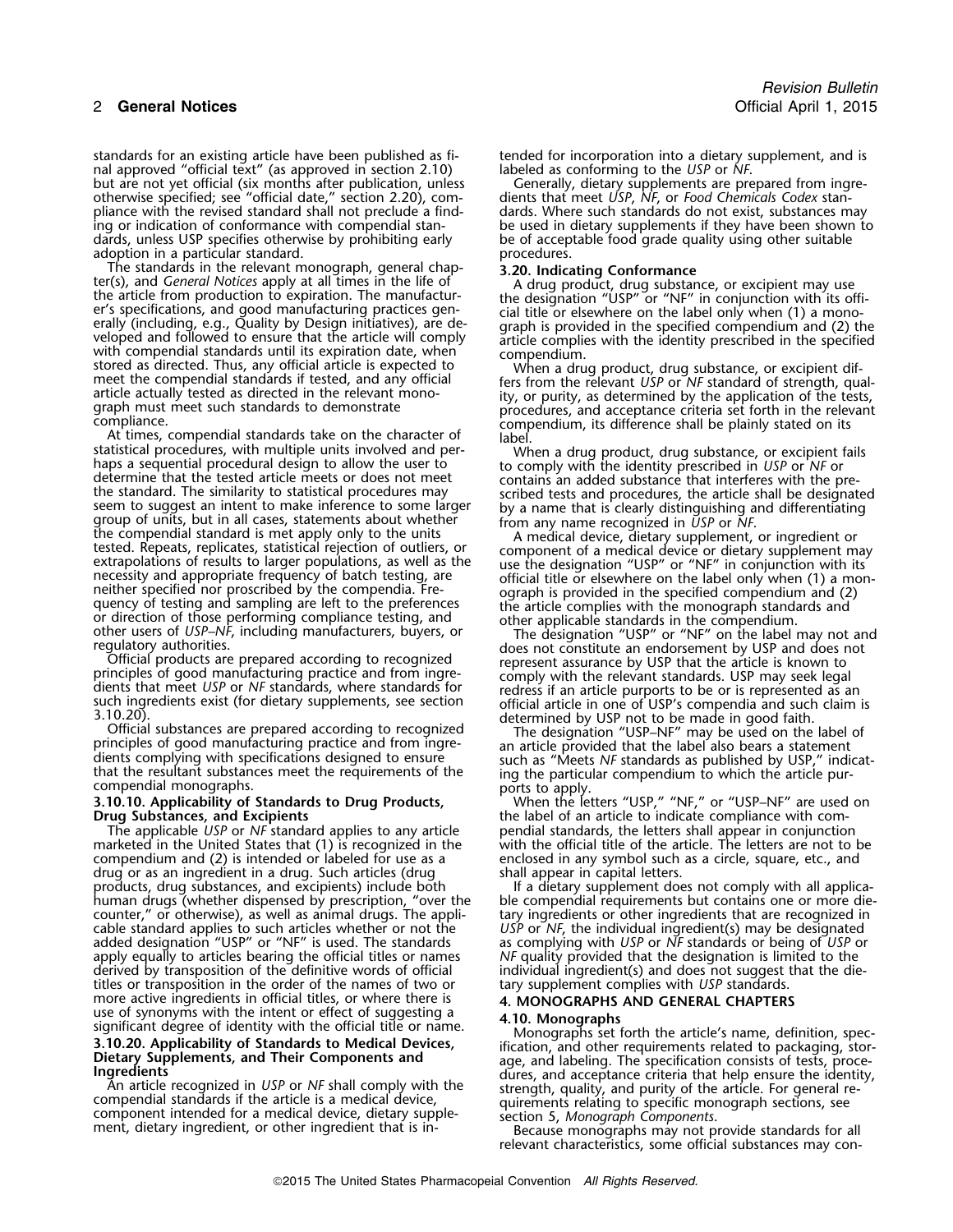form to the *USP* or *NF* standard but differ with regard to  $\bullet$  General guidance to manufacturers of official sub-<br>nonstandardized properties that are relevant to their use in stances or official products. nonstandardized properties that are relevant to their use in specific preparations. To assure interchangeability in such instances, users may wish to ascertain functional equiva-<br>lence or determine such characteristics before use.

procedures, and/or acceptance criteria that reflect attributes of different manufacturers' articles. Such alternatives may be presented for different polymorphic forms, impurities, *Change to read:* hydrates, and dissolution cases. Monographs indicate the tests, procedures, and/or acceptance criteria to be used<br>and the required labeling.<br>A test in a monograph may contain and require multiple 5.10. Molecular Formula

A test in a monograph may contain and require multiple **5.10. Molecular Formula** procedures. However, multiple procedures may be included line use of the molecular formula for the active ingredi-<br>In particular monographs specifically for the purpose of as-<br>ent(s) named in defining the required strength in particular monographs specifically for the purpose of as- ent(s) named in defining the required strength of a comsuring the availability of an appropriate procedure for a particular product. In such cases, a labeling statement to or entities, as given in the complete chemical name of the<br>indicate the appropriate application of the procedure(s) will article, having absolute (100 percent) pur indicate the appropriate application of the procedure(s) will be included in the monograph. A labeling statement is not **5.20. Added Substances**

## **4.10.11. Dissolution, Disintegration, and Drug Release**

may be present in the monograph. The order in which the lability, therapeutic efficacy, or safety of the official article;<br>tests are listed in the monograph is based on the order in lets or (3) they interfere with the assa tests are listed in the monograph is based on the order in or (3) they interfere with the assays and tests prescribed<br>which they are approved by the relevant Expert Committee determining compliance with the compendial stan which they are approved by the relevant Expert Committee determining compliance with the compendial standards.<br>For inclusion in the monograph. Test 1 is not necessarily the The air in a container of an official article may for inclusion in the monograph. Test 1 is not necessarily the The air in a container of an official article may, where<br>test for the innovator or for the reference product. Compli-<br>appropriate, be evacuated or be replaced b test for the innovator or for the reference product. Compli-<br>ance with any of the tests does not assure bioequivalence ide, helium, argon, or nitrogen, or by a mixture of these ance with any of the tests does not assure bioequivalence or bioavailability.

**4.10.20. Acceptance Criteria**<br>The acceptance criteria allow for analytical error, for unavoidable variations in manufacturing and compounding, **in Official Substances** and for deterioration to an extent considered acceptable **Official substances may contain only the specific added under process** under practical conditions. The existence of compendial ac-<br>under practical conditions. The e under practical conditions. The existence of compendial ac-<br>ceptance criteria does not constitute a basis for a claim that graph. Where such addition is permitted, the label shall ceptance criteria does not constitute a basis for a claim that graph. Where such addition is permitted, the label<br>an official substance that more nearly approaches 100 per-<br>indicate the name(s) and amount(s) of any added an official substance that more nearly approaches 100 per- indicate the name(s) and amount(s) of any added cent purity "exceeds" compendial quality. Similarly, the fact substance(s). that an article has been prepared to tighter criteria than **5.20.20. Added Substances, Excipients, and Ingredients** those specified in the monograph does not constitute a **in Official Products**

An official product shall be formulated with the intent to preservatives, stabilizers, and vehicles may be added to an provide 100 percent of the quantity of each ingredient de-<br>official product to enhance its stability, u provide 100 percent of the quantity of each ingredient de-<br>clared on the label. Where the minimum amount of a sub-<br>stance present in a dietary supplement is required by law<br>to be higher than the lower acceptance criterion

rations are based on such attributes of quality as might be cherwise appropriate in all respects. (See also *Injections*  $\langle 1 \rangle$ , expected to characterize an article compounded from suita-<br>Ingredients, Vehicles and Added ble bulk drug substances and ingredients, using the proce-<br>dures provided or recognized principles of good com-<br>pounding practice, as described in these compendia.<br>in ointment and suppository products and preparations

in angle brackets adjacent to the chapter name (e.g., *Chro-matography*  $(621)$ ). General chapters may contain the following: following: following: following: following: for application ration are not impaired.<br>• Descriptions of tests and procedures for application **5.20.20.1. In Compounded Preparations** 

- •
- •
- General information for the interpretation of the com- individual monograph. Deviation from the specified
- •pensing, and packaging practices, or
- Official April 1, 2015 **General Notices** 3
	-
	- When a general chapter is referenced in a monograph, acceptance criteria may be presented after a colon.

Some chapters may serve as introductory overviews of a **4.10.10. Applicability of Test Procedures** test or of analytical techniques. They may reference other<br>A single monograph may include several different tests, general chapters that contain techniques, details of the pr general chapters that contain techniques, details of the pro-<br>cedures, and, at times, acceptance criteria.

Added substances are presumed to be unsuitable for in-<br>clusion in an official article and therefore prohibited, if:  $(1)$ **Tests**<br>Multiple Dissolution, Disintegration, or Drug Release tests their intended effect; (2) their presence impairs the bioavai-Multiple Dissolution, Disintegration, or Drug Release tests their intended effect; (2) their presence impairs the bioava<br>ay be present in the monograph. The order in which the lability, therapeutic efficacy, or safety of t

gases. The use of such gas need not be declared in the labeling.

## 5.20.10. Added Substances, Excipients, and Ingredients in Official Substances

basis for a claim that the article "exceeds" the compendial Suitable substances and excipients such as antimicrobial<br>
requirements. coatings, flavors,

sponding amount.<br>The acceptance criteria specified in individual mono-<br>graphs and in the general chapters for compounded prepa- (FDA), provided such added substances or excipients are

in ointment and suppository products and preparations **4.20. General Chapters** may be varied to maintain a suitable consistency under dif-Each general chapter is assigned a number that appears ferent climatic conditions, provided that the concentration<br>angle brackets adjacent to the chapter name (e.g., *Chro*-of active ingredients are not varied and provided bioavailability, therapeutic efficacy, and safety of the prepa-

through individual monographs,<br>Descriptions and specifications of conditions and prac-<br>sition is given shall contain only the ingredients named in tices for pharmaceutical compounding,<br>
Description is given the interpretation of the com-<br>
Seneral information for the interpretation of the com-<br>
individual monograph. Deviation from the specified pendial requirements,<br>Descriptions of general pharmaceutical storage, dis-<br>the ingredients or proportions thereof, may occur provided the ingredients or proportions thereof, may occur provided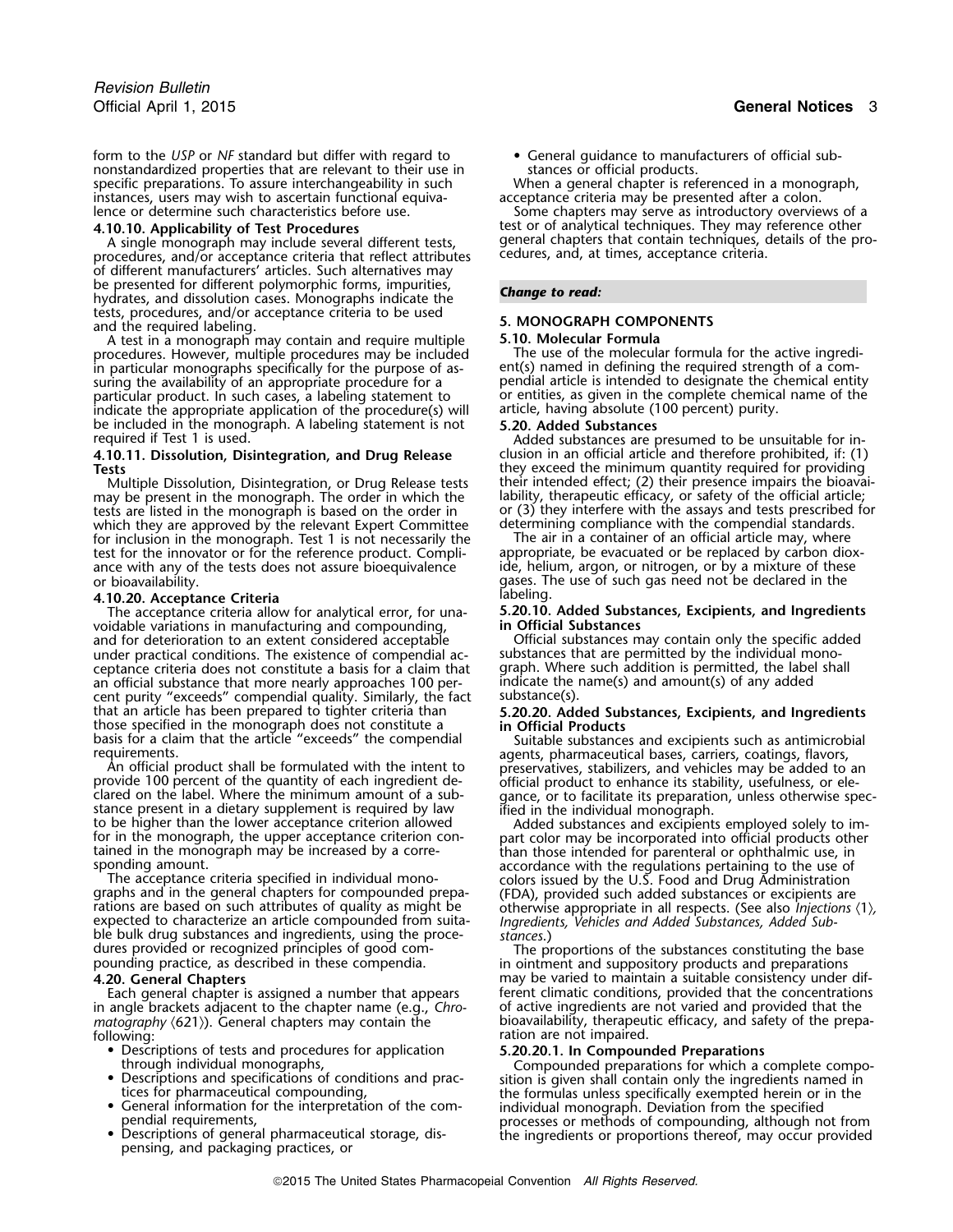that the finished preparation conforms to the relevant stan-<br>dards and to preparations produced by following the speci-<br>of all of the specified procedures that are components of dards and to preparations produced by following the speci-<br>fied process.

Where a monograph for a compounded preparation calls for an ingredient in an amount expressed on the dried bafor an ingredient in an amount expressed on the dried ba-<br>sis, the ingredient need not be dried before use if due al-<br>lowance is made for the water or other volatile substances<br>present in the quantity taken.<br>dispensing but

Specially denatured alcohol formulas are available for use<br>
in accordance with federal statutes and regulations of the<br>
Internal Revenue Service. A suitable formula of specially de-<br>
Internal Revenue Service. A suitable fo

Additional ingredients may be added to dietary supple-<br>
ment products provided that the additional ingredients: (1)<br>
comply with applicable regulatory requirements; and (2) do<br>
not interfere with the assays and tests presc

monograph and is designated as such is it a test for purity.<br>
A momonograph tests and acceptance criteria suitable for<br>  $\frac{1}{2}$  Mommonograph may include information regarding the art-<br>
ticle's description. Information b

| <b>Descriptive Term</b>                | <b>Parts of Solvent Required</b><br>for 1 Part of Solute |  |  |  |  |
|----------------------------------------|----------------------------------------------------------|--|--|--|--|
| Very soluble                           | Less than 1                                              |  |  |  |  |
| Freely soluble                         | From 1 to 10                                             |  |  |  |  |
| Soluble                                | From 10 to 30                                            |  |  |  |  |
| Sparingly soluble                      | From 30 to 100                                           |  |  |  |  |
| Slightly soluble                       | From 100 to 1,000                                        |  |  |  |  |
| Very slightly soluble                  | From 1,000 to 10,000                                     |  |  |  |  |
| Practically insoluble, or<br>Insoluble | Greater than or equal to<br>10.000                       |  |  |  |  |

**5.40. Identity**<br>A compendial test titled *Identity* or *Identification* is pro-A compendial test titled *Identity* or *Identification* is pro- • • Biotechnology-<br>In the as an aid in verifying the identity of articles as they **•** Peptides, vided as an aid in verifying the identity of articles as they **•** Peptides, are purported to be, e.g., those taken from labeled contain-**•** Herbals, and are purported to be, e.g., those taken from labeled contain-<br>ers, and to establish whether it is the article named in • Crude products of animal or plant origin. ers, and to establish whether it is the article named in • Crude products of animal or plant origin. *USP–NF*. The *Identity* or *Identification* test for a particular Any substance known to be toxic shall not be listed article may consist of one or more procedures. When a under *Other Impurities*. compendial test for *Identity* or *Identification* is undertaken, **5.60.20. Residual Solvents in** *USP* **and** *NF* **Articles** be met to satisfy the requirements of the test. Failure of an residual solvents, even when no test is specified in the indi-<br>article to meet all the requirements of a prescribed *Identity* vidual monograph. If solvents are

that test) indicates that the article is mislabeled and/or adulterated.

esent in the quantity taken.<br>Specially denatured alcohol formulas are available for use exact in the event of a question or dispute regarding the

Frequence of the phease of the specially denatured alcohol, provided that the denaturant is<br>either a usual ingredient in the preparation or a permissible<br>added substance; in either case the denaturant shall be<br>identified o

sis) of the official substance, under the heading *Other Impurity(ies).* 

The presence of any unlabeled other impurity in an official substance is a variance from the standard if the content is 0.1% or greater. The sum of all *Other Impurities* com-<br>bined with the monograph-detected impurities may not exceed 2.0% (see Ordinary Impurities  $\langle 466 \rangle$ ), unless otherwise<br>stated in the monograph.<br>The following categories of drug substances are excluded

from Other *Impurities* requirements:

- Fermentation products and semi-synthetics derived therefrom,
- •Radiopharmaceuticals,
- 
- 
- 
-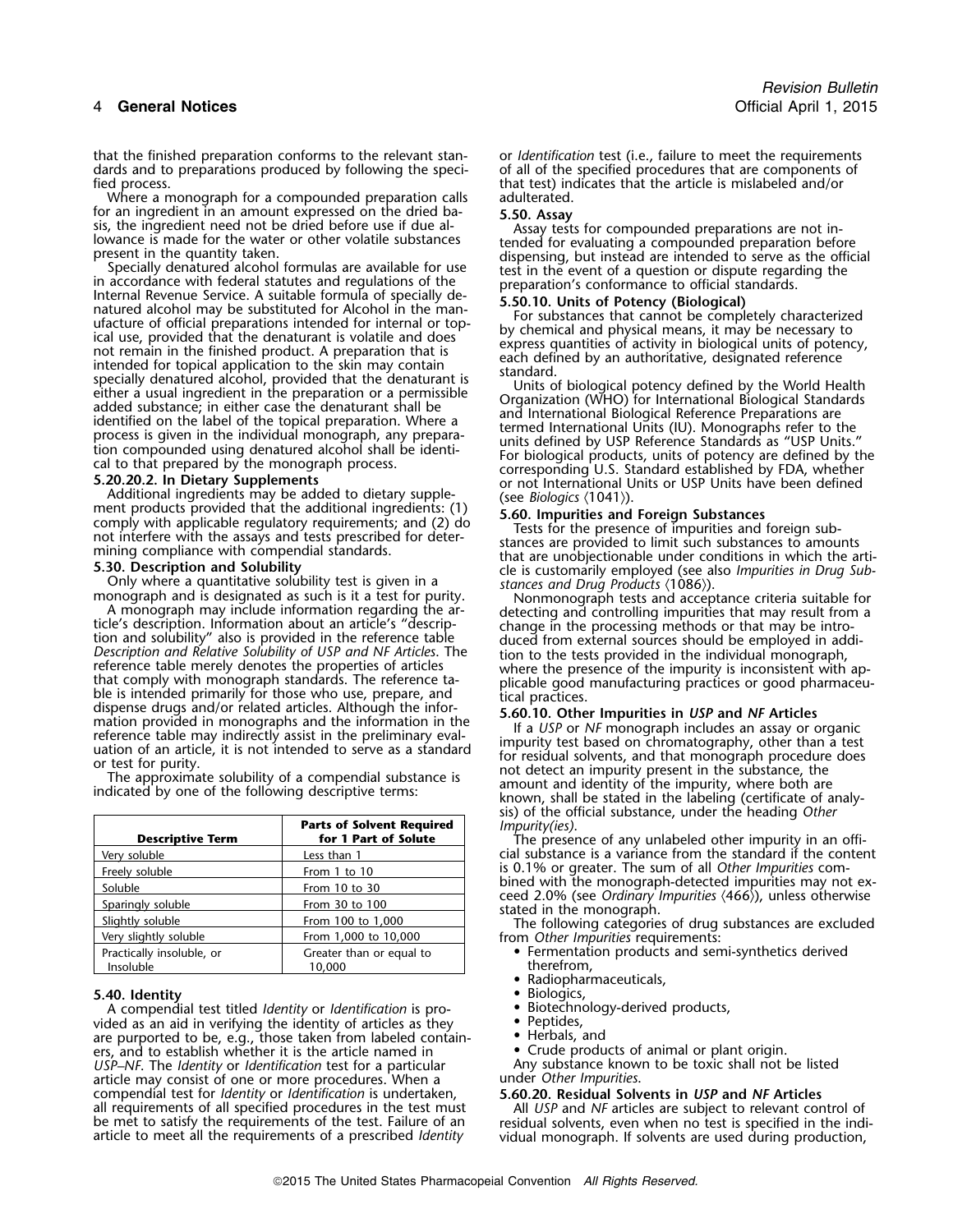they must be of suitable quality. In addition, the toxicity **6.20. Automated Procedures** sideration, and the solvents limited according to the principles defined and the requirements specified in *Residual Sol-* **6.30. Alternative and Harmonized Methods and** *vents*  $\langle 467 \rangle$ , using the general methods presented therein **Procedures**<br>or other suitable methods.

**Controlled in official drug products according to the princi-** buterized data reduction, or in other special circumstances.<br>
controlled in official drug products according to the princi-<br>
ples defined and requirements spe ties—Limits (232). Effective January 1, 2018, elemental con-<br>
taminants are controlled in official dietary supplements<br>
according to the principles defined and requirements speci-<br>
and procedures given in the compendium ar according to the principles defined and requirements speci-<br>fied in *Elemental Contaminants in Dietary Supplements* 〈2232〉. Also effective January 1, 2018, general chapter \_\_\_\_\_\_\_\_\_\_evaluation as a potential replacement or addition to the *Heavy Metals* 〈231〉 will be omitted and all references to it standard (see section 4.10, *Monographs*). in general chapters and monographs will be deleted. Early certain general chapters contain a statement that the<br>The doption of the requirements in (232) and (2232) are per-charactering question is harmonized with the corre adoption of the requirements in 〈232〉 and 〈2232〉 are per- text in question is harmonized with the corresponding text mitted by USP, and if 〈232〉 or 〈2232〉, as applicable, is fully of the *European Pharmacopoeia* and/or the *Japanese Phar*implemented with respect to a particular drug product or *macopoeia* and that these texts are interchangeable. Theredietary supplement in advance of the January 1, 2018 date, that product and its ingredients will no longer need to a requirement using an interchangeable method or proce-<br>comply with applicable  $\langle 231 \rangle$  requirements to be consid- dure from one of these pharmacopeias, it should c comply with applicable  $(231)$  requirements to be considered by USP to be in conformance with *USP-NF* requirements.● (RB 1-Apr-2015)

Where content uniformity determinations have been conclusive.<br>ade using the same analytical methodology specified in **6.40. Dried, Anhydrous, Ignited, or Solvent-Free Basis** made using the same analytical methodology specified in the *Assay*, with appropriate allowances made for differences All calculations in the compendia assume an "as-is" basis in sample preparation, the average of all of the individual unless otherwise specified.<br>
content uniformity determinations may be used as the As-<br>
Test procedures may be performed on the undried or content uniformity determinations may be used as the As*say* value. unignited substance and the results calculated on the dried,

have been approved as suitable for use as comparison stan-<br>dards in USP or NF tests and assays. (See USP Reference or other volatile material may interfere with the procedure, *Standards* (11). Where *USP* or *NF* tests or assays call for the previous drying of the substance is use of a USP Reference Standard, only those results obuse of a USP Reference Standard, only those results ob-<br>tained using the specified USP Reference Standard are con-<br>The term "solvent-free" signifies that the calculation shall tained using the specified USP Reference Standard are con-<br>Clusive Where a procedure calls for the use of a com-<br>be corrected for the presence of known solvents as deterclusive. Where a procedure calls for the use of a com-<br>pendial article rather than for a USP Reference Standard as mined using the methods described in Residual Solvents pendial article rather than for a USP Reference Standard as mined using the methods described in *Residual Solvents* a material standard of reference, a substance meeting all of  $\langle 467 \rangle$  unless a test the compendial monograph requirements for that article in the monograph. in the compendial monograph requirements for the monograph requires the shall be used. If any new *USP* or *NF* standard requires the substance shall be dried as directed under Loss on signifies shall be use of a new *USP* use of a new USP Reference Standard that is not yet availa-<br>ble, that portion of the standard containing the require-<br>*Drying*  $\langle 731 \rangle$  or *Water Determination*  $\langle 921 \rangle$  (gravimetric ble, that portion of the standard containing the require- *Drying*  $\langle$ /31) or ment shall not be official until the specified USP reference determination). ment shall not be official until the specified USP reference material is available.

tency or content, assume the Reference Standard is 100.0% ble vacuum drying apparatus shall be pure in the official application. Unless otherwise directed in  $\overline{6.40.10}$ . Ignite to Constant Weight pure in the official application. Unless otherwise directed in **6.40.10. Ignite to Constant Weight** the procedure in the individual monograph or in a general "Ignite to constant weight" means that ignition shall be chapter, USP Reference Standards are to be used in accor-<br>continued at  $800 \pm 25^{\circ}$ , unless otherwise in chapter, USP Reference Standards are to be used in accor-<br>dance with the instructions on the label of the Reference dance with the instructions on the label of the Reference two consecutive weighings, the second of which is taken<br>Standard. Standard second of which is taken

practices shall be followed, including precautionary meas-<br>ures, protective equipment, and work practices consistent more than 0.50 mg per g of substance taken. ures, protective equipment, and work practices consistent more than 0.50 mg per g or sure<br>with the chemicals and procedures used. Before undertak- 6.50. Preparation of Solutions with the chemicals and procedures used. Before undertaking any procedure described in the compendia, the analyst **6.50.10. Filtration** should be aware of the hazards associated with the chemi-<br>cals and the techniques and means of protecting against<br>them. These compendia are not designed to describe such<br>hazards or protective measures.<br>hazards or protectiv

Automated and manual procedures employing the same<br>basic chemistry are considered equivalent.

or other suitable methods.<br>**5.60.30. Elemental Impurities in USP Drug Products and** they provide advantages in terms of accuracy, sensitivity, they provide advantages in terms of accuracy, sensitivity, Dietary Supplements<br> **Dietary Supplements**<br> **Dietary Supplements**<br> **Ceffective January 1, 2018, elemental impurities will be puterized data reduction, or in other special circumstances.<br>
Controlled in official drug product** ples defined and requirements specified in *Elemental Impuri-* as described in the general chapter *Validation of Compendial Procedures*  $\langle 1225 \rangle$  and must be shown to give equivalent or

fied in *Elemental Contaminants in Dietary Supplements* Alternative procedures should be submitted to USP for

with the requirements of the *USP–NF*. When a difference appears, or in the event of dispute, only the result obtained **5.70. Performance Tests** by the method and/or procedure given in the *USP–NF* is Where content uniformity determinations have been conclusive.

**5.80. USP Reference Standards** anhydrous, or ignited basis, provided a test for *Loss on Dry-*USP Reference Standards are authentic specimens that *ing*, or *Water Determination*, or *Loss on Ignition*, respectively, or other volatile material may interfere with the procedure, previous drying of the substance is specified in the individ-

Where drying in vacuum over a desiccant is directed, a Unless a Reference Standard label bears a specific po- vacuum desiccator, a vacuum drying pistol, or other suita-<br>ncy or content, assume the Reference Standard is 100.0% ble vacuum drying apparatus shall be used.

after an additional period appropriate to the nature and quantity of the residue, do not differ by more than **Change to read:** Change **Change to read:** 0.50 mg per g of substance taken.

### **6.40.20. Dried to Constant Weight**

**6. TESTING PRACTICES AND PROCEDURES** "Dried to constant weight" means that drying shall be **6.10. Safe Laboratory Practices** continued until two consecutive weighings, the second of 6.10. Safe Laboratory Practices<br>In performing compendial procedures, safe laboratory which is taken after an additional drying period appropriate<br>to the nature and quantity of the residue, do not differ by<br>to the nature an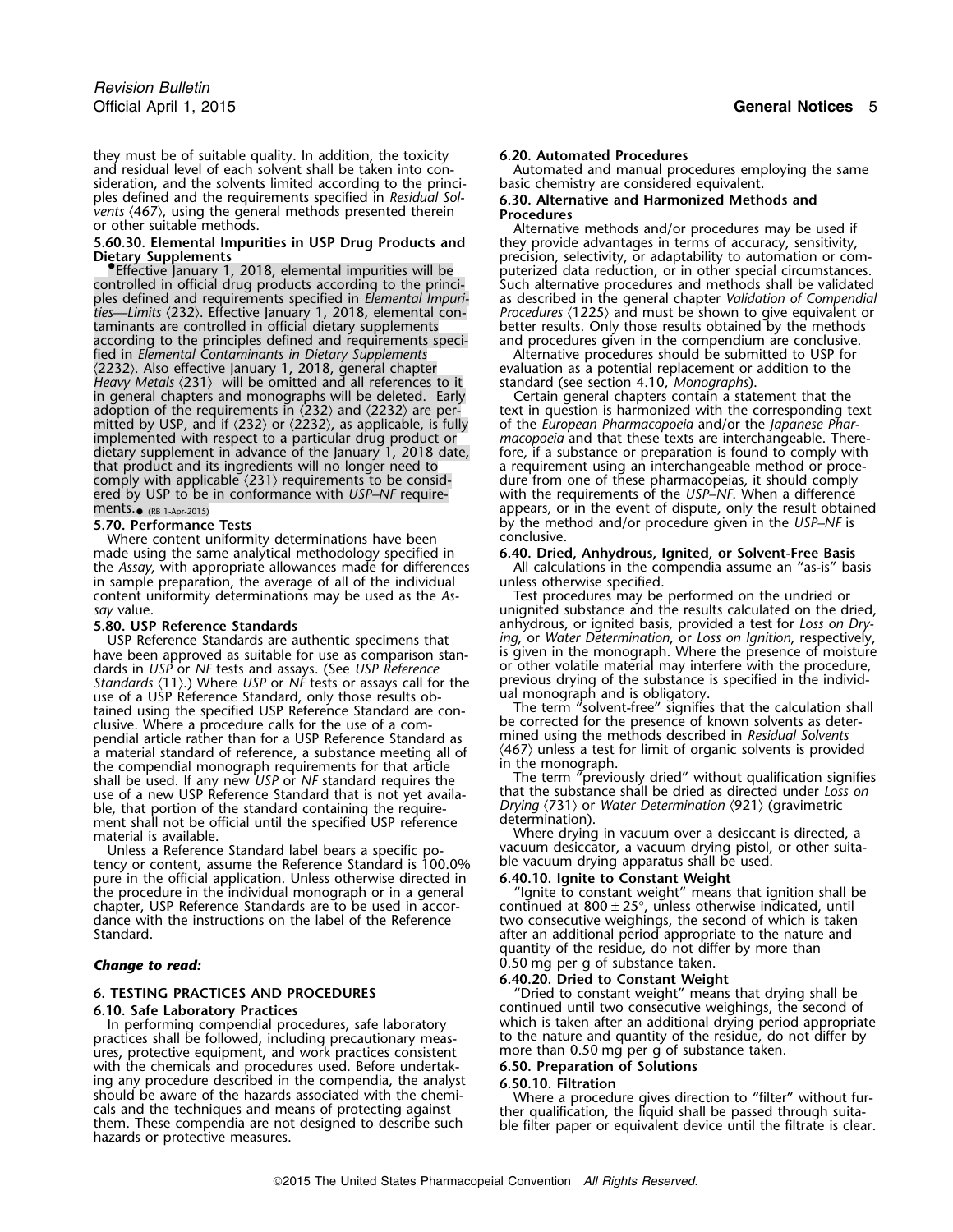### 6 **General Notices** Official April 1, 2015

Due to the possibility of filter effects, the initial volumes of *Chemicals* published by the American Chemical Society

Unless otherwise specified, all solutions shall be prepared with Purified Water. Solutions for quantitative measures shall be prepared using accurately weighed or accurately measured analytes (see section 8.20, *About*).

An expression such as "(1 in 10)" means that 1 par<sup>t</sup>*by* formance of the method of assay or test involved. *volume* of a liquid shall be diluted with, •or 1 part by the straing of these reagents, including the indicators and so*weight* of a solid shall be dissolved in, e <sub>(ERR 1-Aug-2014)</sub> a suffi- **butions employed as reagents, in no way implies that they** cient quantity of the diluent or solvent to make the volume have therapeutic utility; furthermore, any reference to *USP* of the finished solution 10 parts *by volume*. An expression or *NF* in their labeling shall include also the term "reagent" such as "(20:5:2)" means that the respective numbers of state or "reagent grade." USP may supply reagents if they otherparts, by volume, of the designated liquids shall be mixed, wise may not be generally commercially available. unless otherwise indicated. **6.80. Equipment**

When a specified concentration is called for in a procedure, a solution of other normality or molarity may be given solely as a recommendation. Other dimensions or used, provided that allowance is made for the difference in types may be used if they are suitable for the intend concentration and that the change does not increase the error of measurement.

ified weights and volumes of assay or test substances and ment of at least equivalent accuracy shall be employed.<br>Reference Standards may be taken, provided the measure- 6.80.10.1. Pipet/Pipette

Where a procedure specifies the use of an indicator 15, for informational purposes as a matter of convenience, approximately 0.2 mL, or 3 drops, of the solution shall be  $\frac{1}{2}$  added unless otherwise directed. certifica

**6.60. Units Necessary to Complete a Test 6.80.20.1. Chromatographic Tubes and Columns**

(ACS) shall be used. Where such ACS reagent specifications **6.50.20. Solutions** are not available or where the required purity differs, comprovided (see the *Reagents, Indicators, and Solutions* section of the *USP–NF*). Reagents not covered by any of these specifications should be of a grade suitable to the proper per-<br>formance of the method of assay or test involved.

**6.50.20.1. Adjustments to Solutions** Unless otherwise specified, a specification for a definite types may be used if they are suitable for the intended use.<br>6.80.10. Apparatus for Measurement

ror of measurement.<br>Proportionately larger or smaller quantities than the spec- ing, or sorting devices are specified, this or other equiping, or sorting devices are specified, this or other equip-

Reference Standards may be taken, provided the measure-<br>
ment is made with a teat equivalent accuracy.<br>
Unless otherwise indicated, analyte concentrations shall<br>
the indicated when the percent of (10%) of the indicated if

Unless otherwise specified, a sufficient number of units to<br>
Fine term "diameter" refers to internal diameter (ID).<br>
6.60.10. Tablet<br>
mensure a suitable analytical result shall be taken.<br>
The term "diameter" refers to out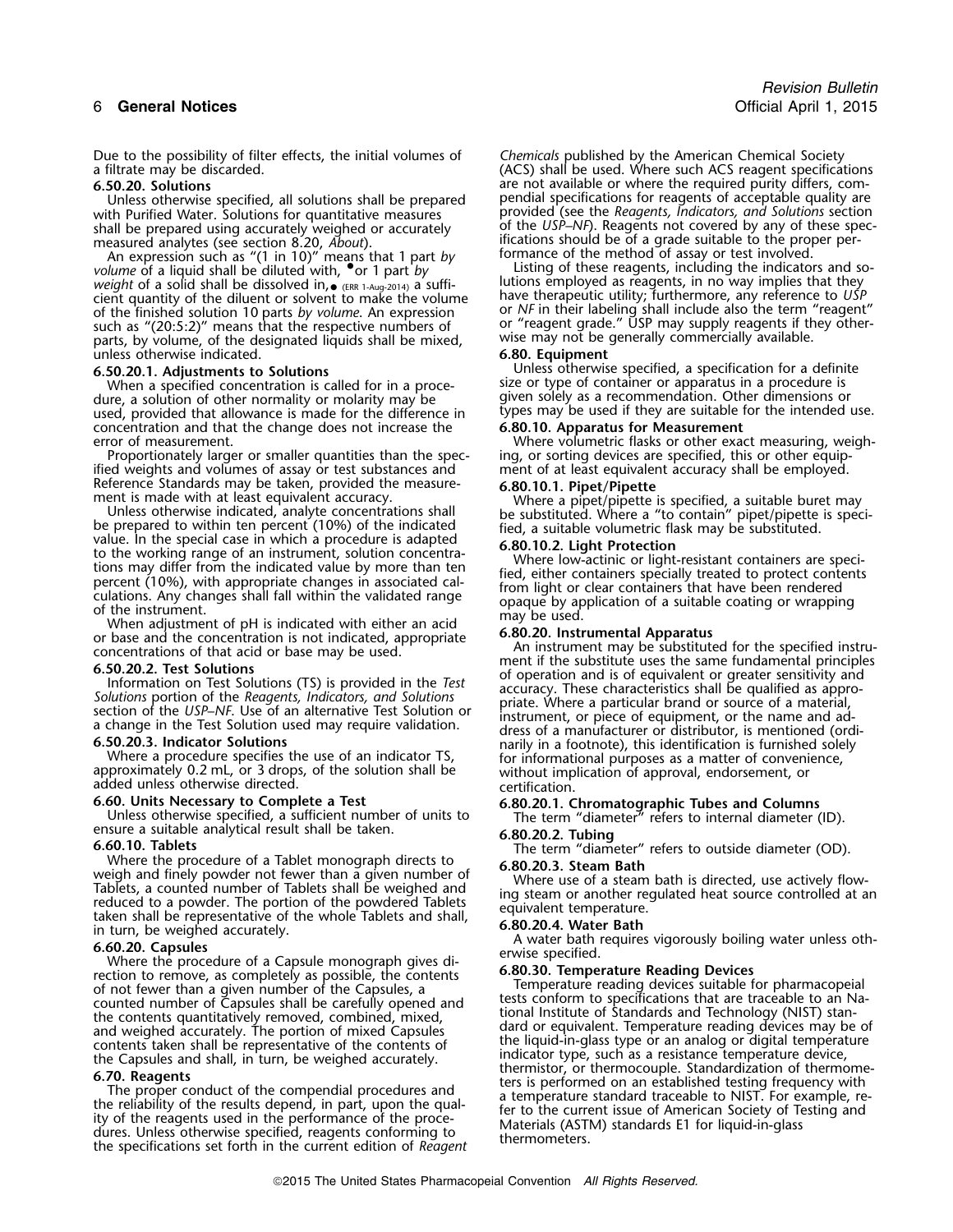**7.10. Interpretation of Requirements** • RS refers to a USP Reference Standard.<br>Analytical results observed in the laboratory (or calculated • CS refers to a Colorimetric Solution. Analytical results observed in the laboratory (or calculated from experimental measurements) are compared with **the setup of the Solution** of IS refers to a Test Solution.<br>stated acceptance criteria to determine whether the article **Comparison Solution** to VS refers to a Volumetric stated acceptance criteria to determine whether the article conforms to compendial requirements.

The reportable value, which often is a summary value for monograph or in the *Reagents of the Individual determinations*, is compared with the *ac*-<br>Individual determinations, is compared with the *ac*several individual determinations, is compared with the ac-<br>
section of example is the end result of a **8.20. About** ceptance criteria. The reportable value is the end result of a **8.20. About** completed measurement procedure, as documented.<br>Where acceptance criteria are expressed numerically

herein through specification of an upper and/or lower limit, permitted values include the specified values themselves, eral chapters *Volumetric Apparatus*  $\langle 31 \rangle$  and *Balances*  $\langle 41 \rangle$ , but no values outside the limit(s). Acceptance criteria are respectively. but no values outside the limit(s). Acceptance criteria are considered significant to the last digit shown. **8.30. Alcohol Content**

Where a "nominal concentration" is specified, calculate the concentration based on the label claim. In assay proce- dures, water correction is typically stated in the Definition and on the label of the USP Reference Standard. For other procedures, correction for assayed content, potency, or absolute (100 percent) ethanol is intended. Where a proce-<br>both is made prior to using the concentration in the equa- dure calls for dehydrated alcohol, alcohol absol both is made prior to using the concentration in the equa-

## **7.10.10. Equivalence Statements in Titrimetric Procedures**

**Procedures 8.40. Atomic Weights** The directions for titrimetric procedures conclude with a Atomic weights used in computing molecular weights statement of the weight of the analyte that is equivalent to and the factors in the assays and elsewhere are thos each mL of the standardized titrant. In such an equivalence lished by the IUPAC Constant in the concension of significant figures in the concension of Abundances. statement, the number of significant figures in the concentration of the titrant should be understood to correspond<br>to the number of significant figures in the weight of the Where it is directed that "a to the number of significant figures in the weight of the<br>analyte. Corrections to calculations based on the blank de-<br>termination, the determination shall be<br>termination are to be made for all titrimetric assays where<br>appr

The observed or calculated values shall be rounded off to the number of decimal places that is in agreement with the **8.60. Concomitantly**<br>limit expression. Numbers should not be rounded until the "Concomitantly" denotes that the determinations or<br>final calculations for the repor pleted. Intermediate calculations (e.g., slope for linearity)  $\frac{\text{succession}}{\text{gray}}$  may be rounded for reporting purposes, but the original

### **8. TERMS AND DEFINITIONS**

### **7. TEST RESULTS 8.10. Abbreviations**

- 
- 
- TS refers to a Test Solution.
- in accordance with directions given in the individual monograph or in the *Reagents, Indicators, and Solutions*

If the measurement is stated to be "accurately measured"<br>or "accurately weighed," follow the statements in the gen-

**7.10.5. Nominal Concentrations in Equations** And the recentages of alcohol, such as those under the heading Alcohol Content, refer to percentage by volume of C<sub>2</sub>H<sub>5</sub>OH at 15.56°. Where a formula, test, or assay calls for alcohol, ethyl alcohol, or ethanol, the *USP* monograph article Alco-<br>hol shall be used. Where reference is made to "C<sub>2</sub>H<sub>5</sub>OH," tion provided in the monograph.<br>**7.10.10. Faujvalence Statements in Titrimetric** entity cohol shall be used.

and the factors in the assays and elsewhere are those estab-<br>lished by the IUPAC Commission on Atomic Weights and

treated in the same manner as the solution or mixture con-**7.20. Rounding Rules 1.20. Rounding Rules** taining the portion of the substance under assay or test,<br>The observed or calculated values shall be rounded off to but with the substance itself omitted.

The instruction "in a desiccator" indicates use of a tightly<br>
(not rounded) value should be used for any additional re-<br>
quired calculations. Acceptance criteria are fixed numbers<br>
and are not rounded.<br>
When rounding is re

| <b>Illustration of Rounding Numerical Values</b><br>for Comparison with Requirements                |           |        |           |  |  |  |  |  |  |
|-----------------------------------------------------------------------------------------------------|-----------|--------|-----------|--|--|--|--|--|--|
| <b>Unrounded Value</b><br><b>Rounded Result</b><br><b>Compendial Requirement</b><br><b>Conforms</b> |           |        |           |  |  |  |  |  |  |
| Assay limit $\geq$ 98.0%                                                                            | 97.96%    | 98.0%  | Yes       |  |  |  |  |  |  |
|                                                                                                     | 97.92%    | 97.9%  | <b>No</b> |  |  |  |  |  |  |
|                                                                                                     | 97.95%    | 98.0%  | Yes       |  |  |  |  |  |  |
| Assay limit $\leq 101.5\%$                                                                          | 101.55%   | 101.6% | <b>No</b> |  |  |  |  |  |  |
|                                                                                                     | 101.46%   | 101.5% | Yes       |  |  |  |  |  |  |
|                                                                                                     | 101.45%   | 101.5% | Yes       |  |  |  |  |  |  |
| Limit test $\leq 0.02\%$                                                                            | 0.025%    | 0.03%  | <b>No</b> |  |  |  |  |  |  |
|                                                                                                     | 0.015%    | 0.02%  | Yes       |  |  |  |  |  |  |
|                                                                                                     | 0.027%    | 0.03%  | <b>No</b> |  |  |  |  |  |  |
| Limit test $\leq$ 3 ppm                                                                             | $3.5$ ppm | 4 ppm  | <b>No</b> |  |  |  |  |  |  |
|                                                                                                     | $3.4$ ppm | 3 ppm  | Yes       |  |  |  |  |  |  |
|                                                                                                     | $2.5$ ppm | 3 ppm  | Yes       |  |  |  |  |  |  |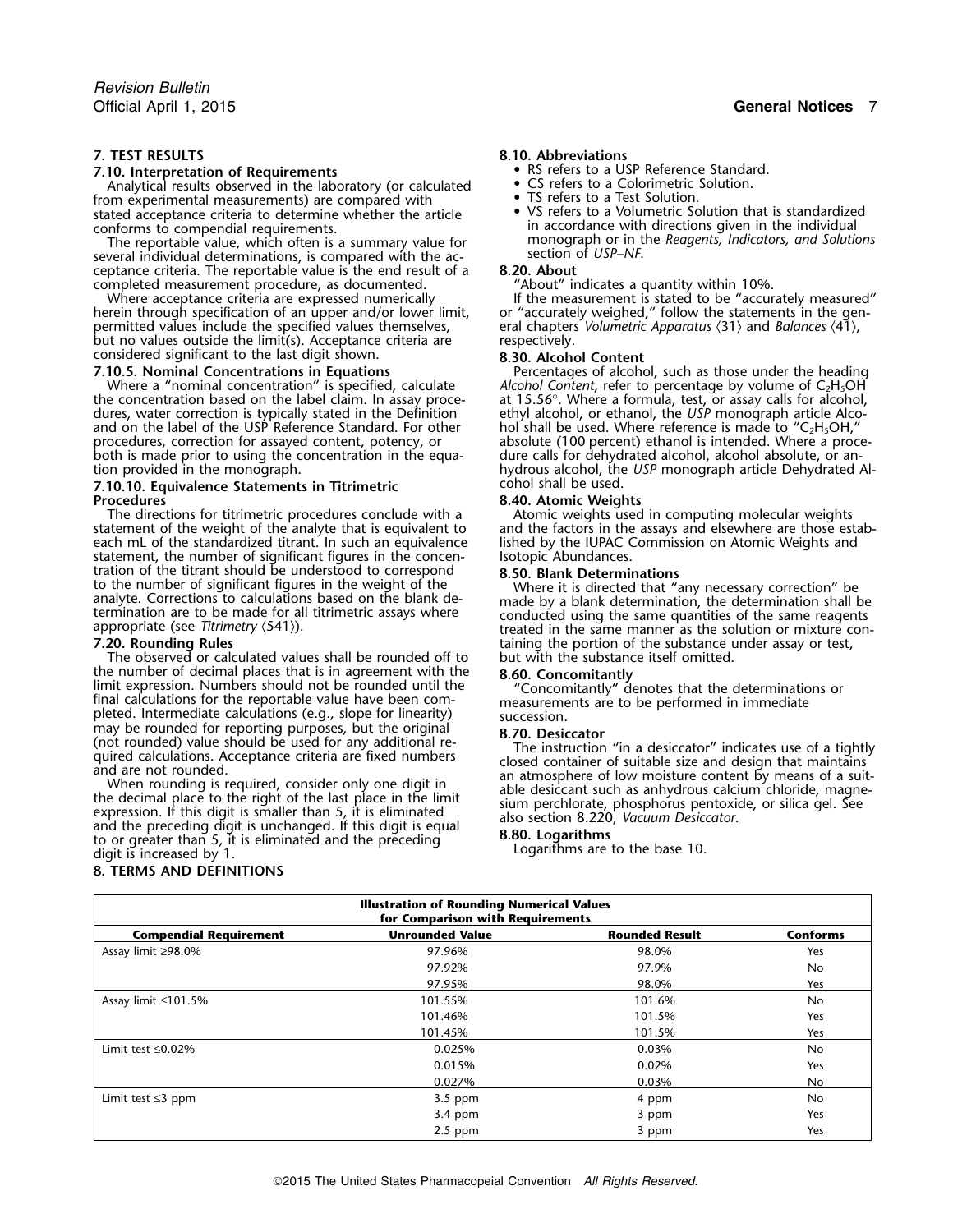### **8.90. Microbial Strain 8.230. Water**

A microbial strain cited and identified by its American<br>Type Culture Collection (ATCC) catalog number shall be<br>used directly or, if subcultured, shall be used not more<br>requirements of the appropriate water monograph in USP than five passages removed from the original strain. or *NF*.

"Negligible" indicates a quantity not exceeding 0.50 mg. **Substances**

"NLT" means "not less than." "NMT" means "not more water may meet the requirements for drinking water as set

"Odorless," "practically odorless," "a faint characteristic **8.230.30. Water in a Compendial Procedure** odor," and variations thereof indicate evaluation of a suita-<br>
USP article Purified Water shall be used unless otherwise<br>
USP article Purified Water shall be used unless otherwise ble quantity of freshly opened material after exposure to *the air for 15 minutes. An odor designation is descriptive* the air for 15 minutes. An odor designation is descriptive specified. Definitions for *High-Purity Water* and *Carbon Diox-*<br>
only and should not be regarded as a standard of purity for *ide-Free Water* are provided in *Co* only and should not be regarded as a standard of purity for *ide-Free Water* are provided in *Containers—Glass* 〈660〉. Defi-

- "Percent" used without qualification means: **8.240. Weights and Measures**
- For mixtures of solids and semisolids, percent weight in  $\bullet$  For mixtures of solids and semisolids, percent weight in  $\qquad \qquad$  In general, weights and measures are expressed in the
- For solutions or suspensions of solids in liquids, percent by the *Conférence générale des poids et mesures*. For com-
- $\bullet$  For solutions of liquids in liquids, percent volume in  $\qquad \qquad \bullet$  synonymous with "mass."
- For solutions of gases in liquids, percent weight in

For example, a 1 percent solution is prepared by dissolving 1 g of a solid or semisolid, or 1 mL of a liquid, in suffi-<br>cient solvent to make 100 mL of the solution. <br>number that represents the number of moles of the designated by the symbol M preceded by a

Percentage concentrations are expressed as follows:

- Percent Weight in Weight (w/w) is defined as the num-
- •*Percent Weight in Volume* ( $\overline{w}/v$ ) is defined as the num-<br>ber of q of a solute in 100 mL of solution.
- Percent Volume in Volume (v/v) is defined as the number of mL of a solute in 100 mL of solution.

### **8.150. Pressure**

### **8.160. Reaction Time**

### 8.190. Time

### **8.200. Transfer**

## **8.100. Negligible 8.230.20. Water in the Manufacture of Official**

**8.110. NLT/NMT** When used in the manufacture of official substances,<br>NLT'' means "not less than." "NMT" means "not more water may meet the requirements for drinking water as" forth in the regulations of the U.S. Environmental Protec-**8.120. Odor** tion Agency (potable water).

nitions of other types of water are provided in *Water for* **8.130. Percent** *Pharmaceutical Purposes* 〈1231〉.

weight; International System of Units (SI) as established and revised weight in volume;<br>For solutions of liquids in liquids, percent volume in pendial purposes, the term "weight" is considered to be

volume; and the symbol *m* preceded by a model is designated by the symbol *m* preceded by a number that represents the number of moles of the desigvolume.<br>In ated solute contained in 1 kilogram of the designated or example, a 1 percent solution is prepared by dissolv

number that represents the number of moles of the desig-**8.140. Percentage Concentrations** nated solute contained in an amount of the designated sol-

*Percent Weight in Weight* (w/w) is defined as the num-<br>*Percent Weight in Weight* (w/w) is defined as the num-<br>ber of g of a solute in 100 g of solution. number that represents the number of equivalents of the designated solute contained in an amount of the designated solvent that is sufficient to prepare 1 liter of solution.

*Perrimeral Chart of Symbols and Prefixes commonly employed for SI metric units and other units:* 

| Pressure is determined by use of a suitable manometer or                                                                      |             | <b>Units</b>    | Symbol | <b>Notes</b>                                  |
|-------------------------------------------------------------------------------------------------------------------------------|-------------|-----------------|--------|-----------------------------------------------|
| barometer calibrated in terms of the pressure exerted by a                                                                    | Length      |                 |        |                                               |
| column of mercury of the stated height.                                                                                       |             | meter           | m      |                                               |
| 8.160. Reaction Time                                                                                                          |             | centimeter      | cm     |                                               |
| Reaction time is 5 minutes unless otherwise specified.                                                                        |             | millimeter      | mm     |                                               |
| 8.170. Specific Gravity<br>Specific gravity is the weight of a substance in air at $25^\circ$                                 |             | micrometer      | μm     | Previously referred to<br>as a micron         |
| divided by the weight of an equal volume of water at the<br>same temperature.                                                 |             |                 |        | Previously the symbol<br>mµ (for millimicron) |
| 8.180. Temperatures                                                                                                           |             | nanometer       | nm     | was used                                      |
| Temperatures are expressed in centigrade (Celsius) de-<br>grees, and all measurements are made at 25 $^{\circ}$ unless other- |             | <b>Angström</b> | Å      | Equal to 0.1 nm                               |
| wise indicated. Where moderate heat is specified, any tem-                                                                    | <b>Mass</b> |                 |        |                                               |
| perature not higher than $45^{\circ}$ (113 $^{\circ}$ F) is indicated.                                                        |             | kilogram        | kq     |                                               |
| 8.190. Time                                                                                                                   |             | gram            | q      |                                               |
| Unless otherwise specified, rounding rules, as described                                                                      |             | milligram       | mq     |                                               |
| in section 7.20, Rounding Rules, apply to any time specified.                                                                 |             |                 |        | The symbol µg is used                         |
| 8.200. Transfer<br>"Transfer" indicates a quantitative manipulation.                                                          |             |                 |        | in the USP and NF to<br>represent micro-      |
| 8.210. Vacuum                                                                                                                 |             |                 |        | grams, but micro-                             |
| "Vacuum" denotes exposure to a pressure of less than                                                                          |             |                 |        | grams may be<br>represented as "mcq"          |
| 20 mm of mercury (2.67 kPas), unless otherwise indicated.                                                                     |             |                 |        | for labeling and pre-                         |
| 8.220. Vacuum Desiccator                                                                                                      |             |                 |        | scribing purposes.                            |
| "Vacuum desiccator" indicates a desiccator that maintains                                                                     |             |                 |        | The term "gamma,"                             |
| a low-moisture atmosphere at a reduced pressure of not<br>more than 20 mm of mercury (2.67 kPas) or at the pressure           |             |                 |        | symbolized by $\gamma$ , fre-                 |
| designated in the individual monograph.                                                                                       |             |                 |        | quently is used to                            |
|                                                                                                                               |             |                 |        | represent micrograms                          |
|                                                                                                                               |             | microgram       |        | in biochemical litera-                        |
|                                                                                                                               |             |                 | μq     | ture.                                         |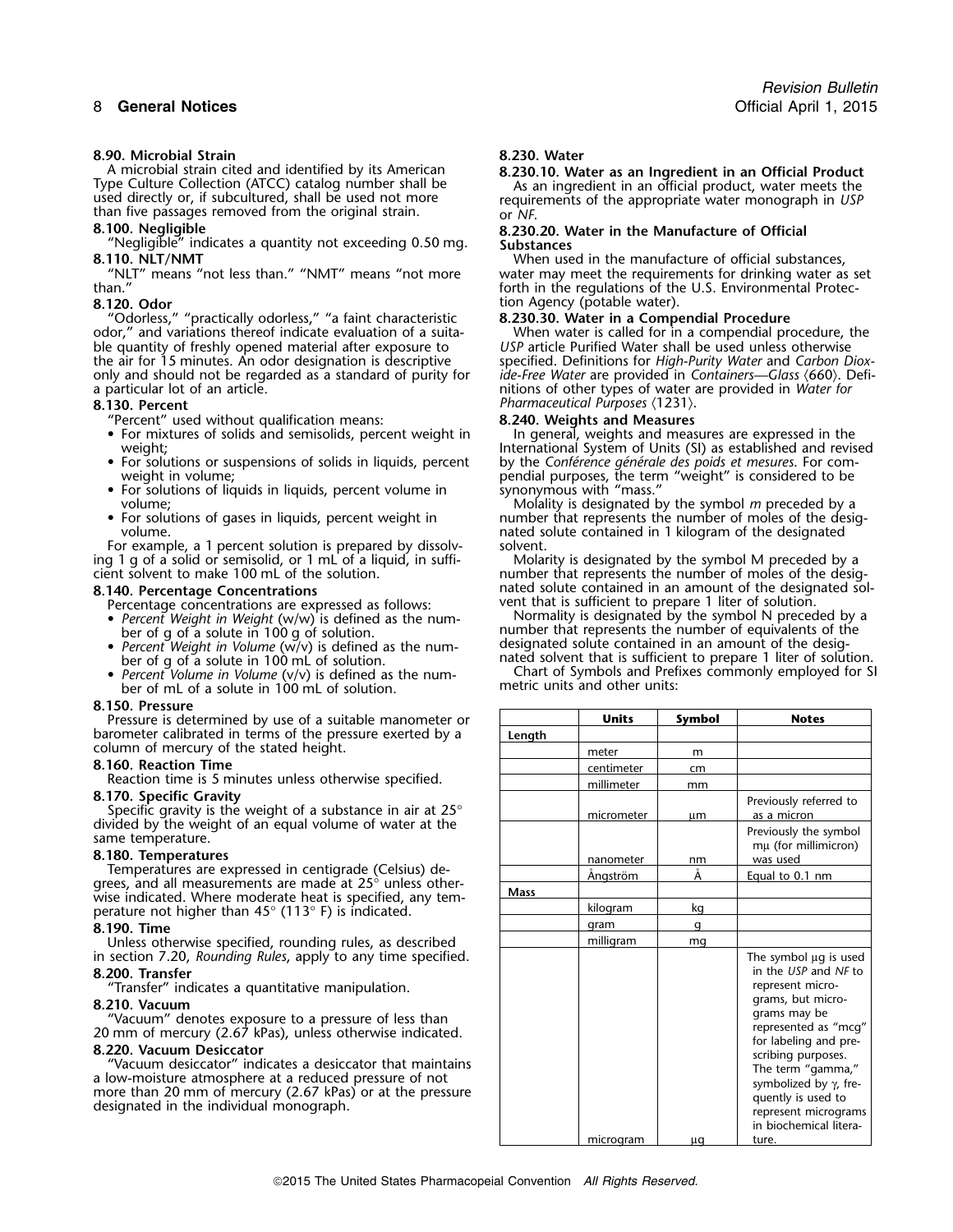### *Revision Bulletin* Official April 1, 2015 **General Notices** 9

| nanogram<br>ampere<br>А<br>ng<br>V<br>volt<br>picogram<br>pq<br>Also referred to as the<br>millivolt<br>mV<br>unified atomic mass<br>Hz<br>hertz<br>Unit of frequency<br>unit and is equal to<br>kHz<br>kilohertz<br>1/12 times the mass<br>MHz<br>megahertz<br>of the free carbon 12<br>electron<br>dalton<br>Da<br>atom.<br>volt<br>eV<br>kilodalton<br>kDa<br>kilo-elec-<br>Time<br>tron volt<br>keV<br>second<br>s<br>mega-elec-<br>minute<br>min<br>tron volt<br>MeV<br>h<br>hour<br>Radiation<br>Volume<br>SI unit of activity for<br>1 L is equal to 1000<br>radionuclides<br>becquerel<br>Bq<br>cm <sup>3</sup> (cubic centime-<br>kilobec-<br>liter<br>L<br>ters)<br>querel<br>kBq<br>dL<br>deciliter<br>megabec-<br>1 mL is equal to 1<br>querel<br>MBq<br>cm <sup>3</sup> , sometimes re-<br>qiqabec-<br>ferred to as cc<br>milliliter<br>mL<br>querel<br>GBq<br>microliter<br>uL<br>Tempera-<br>Ci<br>for radionuclides<br>curie<br>ture<br>mCi<br>millicurie<br>$^{\circ}$ C<br>Celsius<br>иCi<br>microcurie<br>Amount of<br>nCi<br>nanocurie<br>Sub-<br>Other<br>stance<br>accelera-<br>Historically referred to<br>tion due<br>as gram-molecular<br>centrifugation<br>to gravity<br>$q_{n}$<br>weight or gram-<br>revolutions<br>mole<br>atomic weight<br>mol<br>Used to express rate of<br>per min-<br>millimole<br>mmol<br>centrifugation<br>ute<br>rpm<br>micromole<br>umol<br>femtomole<br>fmol<br>Also referred to as<br><b>Selected SI Prefixes</b><br>gram-equivalent<br><b>Name</b><br>Symbol<br>Factor<br>weight. It is used in<br>G<br>10 <sup>9</sup><br><u>qiqa</u><br>the calculation of<br>M<br>10 <sup>6</sup><br>substance concentra-<br>mega<br>tion in units of nor-<br>k<br>10 <sup>3</sup><br>kilo<br>mality. This unit is no<br>deci<br>d<br>$10^{-1}$<br>longer preferred for<br>$10^{-2}$<br>centi<br>$\mathsf{C}$<br>use in analytical<br>milli<br>$10^{-3}$<br>m<br>chemistry or metrolo-<br>micro<br>$10^{-6}$<br>$\mathbf{u}$<br>equivalent<br>Еq<br>qy.<br>$10^{-9}$<br>nano<br>n<br>milli-<br>$10^{-12}$<br>equivalent<br>pico<br>mEq<br>p<br>f<br>$10^{-15}$<br>Osmotic pressure of a<br>femto<br>solution, related to<br>9. PRESCRIBING AND DISPENSING<br>substance concentra-<br>osmole<br>Osmol<br>tion.<br>9.10 Use of Metric Units<br>milliosmole<br>Prescriptions for compendial articles shall be written to<br>mOsmol<br>state the quantity and/or strength desired in metric units<br>Pressure<br>unless otherwise indicated in the individual monograph<br>Pa<br>pascal<br>(see also Units of Potency [Biological], section 5.50.10<br>kilopascal<br>kPa<br>above). If an amount is prescribed by any other system of<br>pounds per<br>measurement, only an amount that is the metric equivalent<br>square<br>of the prescribed amount shall be dispensed. Apothecary<br>inch<br>psi<br>unit designations on labels and labeling shall not be used.<br>millimeter<br>9.20 Changes in Volume<br>of mercu-<br>In the dispensing of prescription medications, slight<br><u>Equal to 133.322 Pa</u><br>mmHq<br>ry<br>changes in volume owing to variations in room tempera-<br><b>Electrical</b><br>tures may be disregarded.<br><b>Units</b> | <b>Units</b> | Symbol | <b>Notes</b> | <b>Units</b> | Symbol | <b>Notes</b>            |
|--------------------------------------------------------------------------------------------------------------------------------------------------------------------------------------------------------------------------------------------------------------------------------------------------------------------------------------------------------------------------------------------------------------------------------------------------------------------------------------------------------------------------------------------------------------------------------------------------------------------------------------------------------------------------------------------------------------------------------------------------------------------------------------------------------------------------------------------------------------------------------------------------------------------------------------------------------------------------------------------------------------------------------------------------------------------------------------------------------------------------------------------------------------------------------------------------------------------------------------------------------------------------------------------------------------------------------------------------------------------------------------------------------------------------------------------------------------------------------------------------------------------------------------------------------------------------------------------------------------------------------------------------------------------------------------------------------------------------------------------------------------------------------------------------------------------------------------------------------------------------------------------------------------------------------------------------------------------------------------------------------------------------------------------------------------------------------------------------------------------------------------------------------------------------------------------------------------------------------------------------------------------------------------------------------------------------------------------------------------------------------------------------------------------------------------------------------------------------------------------------------------------------------------------------------------------------------------------------------------------------------------------------------------------------------------------------------------------------------------------------------------------------------------------------------------------------------------------------------------------------------------------------------------------------------------------------------------------------------------------------------------------------------------------------------------------------------------------------------------------------------------------------------------------------------------------------|--------------|--------|--------------|--------------|--------|-------------------------|
|                                                                                                                                                                                                                                                                                                                                                                                                                                                                                                                                                                                                                                                                                                                                                                                                                                                                                                                                                                                                                                                                                                                                                                                                                                                                                                                                                                                                                                                                                                                                                                                                                                                                                                                                                                                                                                                                                                                                                                                                                                                                                                                                                                                                                                                                                                                                                                                                                                                                                                                                                                                                                                                                                                                                                                                                                                                                                                                                                                                                                                                                                                                                                                                                  |              |        |              |              |        |                         |
|                                                                                                                                                                                                                                                                                                                                                                                                                                                                                                                                                                                                                                                                                                                                                                                                                                                                                                                                                                                                                                                                                                                                                                                                                                                                                                                                                                                                                                                                                                                                                                                                                                                                                                                                                                                                                                                                                                                                                                                                                                                                                                                                                                                                                                                                                                                                                                                                                                                                                                                                                                                                                                                                                                                                                                                                                                                                                                                                                                                                                                                                                                                                                                                                  |              |        |              |              |        |                         |
|                                                                                                                                                                                                                                                                                                                                                                                                                                                                                                                                                                                                                                                                                                                                                                                                                                                                                                                                                                                                                                                                                                                                                                                                                                                                                                                                                                                                                                                                                                                                                                                                                                                                                                                                                                                                                                                                                                                                                                                                                                                                                                                                                                                                                                                                                                                                                                                                                                                                                                                                                                                                                                                                                                                                                                                                                                                                                                                                                                                                                                                                                                                                                                                                  |              |        |              |              |        |                         |
|                                                                                                                                                                                                                                                                                                                                                                                                                                                                                                                                                                                                                                                                                                                                                                                                                                                                                                                                                                                                                                                                                                                                                                                                                                                                                                                                                                                                                                                                                                                                                                                                                                                                                                                                                                                                                                                                                                                                                                                                                                                                                                                                                                                                                                                                                                                                                                                                                                                                                                                                                                                                                                                                                                                                                                                                                                                                                                                                                                                                                                                                                                                                                                                                  |              |        |              |              |        |                         |
|                                                                                                                                                                                                                                                                                                                                                                                                                                                                                                                                                                                                                                                                                                                                                                                                                                                                                                                                                                                                                                                                                                                                                                                                                                                                                                                                                                                                                                                                                                                                                                                                                                                                                                                                                                                                                                                                                                                                                                                                                                                                                                                                                                                                                                                                                                                                                                                                                                                                                                                                                                                                                                                                                                                                                                                                                                                                                                                                                                                                                                                                                                                                                                                                  |              |        |              |              |        |                         |
|                                                                                                                                                                                                                                                                                                                                                                                                                                                                                                                                                                                                                                                                                                                                                                                                                                                                                                                                                                                                                                                                                                                                                                                                                                                                                                                                                                                                                                                                                                                                                                                                                                                                                                                                                                                                                                                                                                                                                                                                                                                                                                                                                                                                                                                                                                                                                                                                                                                                                                                                                                                                                                                                                                                                                                                                                                                                                                                                                                                                                                                                                                                                                                                                  |              |        |              |              |        |                         |
|                                                                                                                                                                                                                                                                                                                                                                                                                                                                                                                                                                                                                                                                                                                                                                                                                                                                                                                                                                                                                                                                                                                                                                                                                                                                                                                                                                                                                                                                                                                                                                                                                                                                                                                                                                                                                                                                                                                                                                                                                                                                                                                                                                                                                                                                                                                                                                                                                                                                                                                                                                                                                                                                                                                                                                                                                                                                                                                                                                                                                                                                                                                                                                                                  |              |        |              |              |        |                         |
|                                                                                                                                                                                                                                                                                                                                                                                                                                                                                                                                                                                                                                                                                                                                                                                                                                                                                                                                                                                                                                                                                                                                                                                                                                                                                                                                                                                                                                                                                                                                                                                                                                                                                                                                                                                                                                                                                                                                                                                                                                                                                                                                                                                                                                                                                                                                                                                                                                                                                                                                                                                                                                                                                                                                                                                                                                                                                                                                                                                                                                                                                                                                                                                                  |              |        |              |              |        |                         |
|                                                                                                                                                                                                                                                                                                                                                                                                                                                                                                                                                                                                                                                                                                                                                                                                                                                                                                                                                                                                                                                                                                                                                                                                                                                                                                                                                                                                                                                                                                                                                                                                                                                                                                                                                                                                                                                                                                                                                                                                                                                                                                                                                                                                                                                                                                                                                                                                                                                                                                                                                                                                                                                                                                                                                                                                                                                                                                                                                                                                                                                                                                                                                                                                  |              |        |              |              |        |                         |
|                                                                                                                                                                                                                                                                                                                                                                                                                                                                                                                                                                                                                                                                                                                                                                                                                                                                                                                                                                                                                                                                                                                                                                                                                                                                                                                                                                                                                                                                                                                                                                                                                                                                                                                                                                                                                                                                                                                                                                                                                                                                                                                                                                                                                                                                                                                                                                                                                                                                                                                                                                                                                                                                                                                                                                                                                                                                                                                                                                                                                                                                                                                                                                                                  |              |        |              |              |        |                         |
|                                                                                                                                                                                                                                                                                                                                                                                                                                                                                                                                                                                                                                                                                                                                                                                                                                                                                                                                                                                                                                                                                                                                                                                                                                                                                                                                                                                                                                                                                                                                                                                                                                                                                                                                                                                                                                                                                                                                                                                                                                                                                                                                                                                                                                                                                                                                                                                                                                                                                                                                                                                                                                                                                                                                                                                                                                                                                                                                                                                                                                                                                                                                                                                                  |              |        |              |              |        |                         |
|                                                                                                                                                                                                                                                                                                                                                                                                                                                                                                                                                                                                                                                                                                                                                                                                                                                                                                                                                                                                                                                                                                                                                                                                                                                                                                                                                                                                                                                                                                                                                                                                                                                                                                                                                                                                                                                                                                                                                                                                                                                                                                                                                                                                                                                                                                                                                                                                                                                                                                                                                                                                                                                                                                                                                                                                                                                                                                                                                                                                                                                                                                                                                                                                  |              |        |              |              |        |                         |
|                                                                                                                                                                                                                                                                                                                                                                                                                                                                                                                                                                                                                                                                                                                                                                                                                                                                                                                                                                                                                                                                                                                                                                                                                                                                                                                                                                                                                                                                                                                                                                                                                                                                                                                                                                                                                                                                                                                                                                                                                                                                                                                                                                                                                                                                                                                                                                                                                                                                                                                                                                                                                                                                                                                                                                                                                                                                                                                                                                                                                                                                                                                                                                                                  |              |        |              |              |        |                         |
|                                                                                                                                                                                                                                                                                                                                                                                                                                                                                                                                                                                                                                                                                                                                                                                                                                                                                                                                                                                                                                                                                                                                                                                                                                                                                                                                                                                                                                                                                                                                                                                                                                                                                                                                                                                                                                                                                                                                                                                                                                                                                                                                                                                                                                                                                                                                                                                                                                                                                                                                                                                                                                                                                                                                                                                                                                                                                                                                                                                                                                                                                                                                                                                                  |              |        |              |              |        |                         |
|                                                                                                                                                                                                                                                                                                                                                                                                                                                                                                                                                                                                                                                                                                                                                                                                                                                                                                                                                                                                                                                                                                                                                                                                                                                                                                                                                                                                                                                                                                                                                                                                                                                                                                                                                                                                                                                                                                                                                                                                                                                                                                                                                                                                                                                                                                                                                                                                                                                                                                                                                                                                                                                                                                                                                                                                                                                                                                                                                                                                                                                                                                                                                                                                  |              |        |              |              |        |                         |
|                                                                                                                                                                                                                                                                                                                                                                                                                                                                                                                                                                                                                                                                                                                                                                                                                                                                                                                                                                                                                                                                                                                                                                                                                                                                                                                                                                                                                                                                                                                                                                                                                                                                                                                                                                                                                                                                                                                                                                                                                                                                                                                                                                                                                                                                                                                                                                                                                                                                                                                                                                                                                                                                                                                                                                                                                                                                                                                                                                                                                                                                                                                                                                                                  |              |        |              |              |        |                         |
|                                                                                                                                                                                                                                                                                                                                                                                                                                                                                                                                                                                                                                                                                                                                                                                                                                                                                                                                                                                                                                                                                                                                                                                                                                                                                                                                                                                                                                                                                                                                                                                                                                                                                                                                                                                                                                                                                                                                                                                                                                                                                                                                                                                                                                                                                                                                                                                                                                                                                                                                                                                                                                                                                                                                                                                                                                                                                                                                                                                                                                                                                                                                                                                                  |              |        |              |              |        |                         |
|                                                                                                                                                                                                                                                                                                                                                                                                                                                                                                                                                                                                                                                                                                                                                                                                                                                                                                                                                                                                                                                                                                                                                                                                                                                                                                                                                                                                                                                                                                                                                                                                                                                                                                                                                                                                                                                                                                                                                                                                                                                                                                                                                                                                                                                                                                                                                                                                                                                                                                                                                                                                                                                                                                                                                                                                                                                                                                                                                                                                                                                                                                                                                                                                  |              |        |              |              |        |                         |
|                                                                                                                                                                                                                                                                                                                                                                                                                                                                                                                                                                                                                                                                                                                                                                                                                                                                                                                                                                                                                                                                                                                                                                                                                                                                                                                                                                                                                                                                                                                                                                                                                                                                                                                                                                                                                                                                                                                                                                                                                                                                                                                                                                                                                                                                                                                                                                                                                                                                                                                                                                                                                                                                                                                                                                                                                                                                                                                                                                                                                                                                                                                                                                                                  |              |        |              |              |        |                         |
|                                                                                                                                                                                                                                                                                                                                                                                                                                                                                                                                                                                                                                                                                                                                                                                                                                                                                                                                                                                                                                                                                                                                                                                                                                                                                                                                                                                                                                                                                                                                                                                                                                                                                                                                                                                                                                                                                                                                                                                                                                                                                                                                                                                                                                                                                                                                                                                                                                                                                                                                                                                                                                                                                                                                                                                                                                                                                                                                                                                                                                                                                                                                                                                                  |              |        |              |              |        |                         |
|                                                                                                                                                                                                                                                                                                                                                                                                                                                                                                                                                                                                                                                                                                                                                                                                                                                                                                                                                                                                                                                                                                                                                                                                                                                                                                                                                                                                                                                                                                                                                                                                                                                                                                                                                                                                                                                                                                                                                                                                                                                                                                                                                                                                                                                                                                                                                                                                                                                                                                                                                                                                                                                                                                                                                                                                                                                                                                                                                                                                                                                                                                                                                                                                  |              |        |              |              |        | Non-SI unit of activity |
|                                                                                                                                                                                                                                                                                                                                                                                                                                                                                                                                                                                                                                                                                                                                                                                                                                                                                                                                                                                                                                                                                                                                                                                                                                                                                                                                                                                                                                                                                                                                                                                                                                                                                                                                                                                                                                                                                                                                                                                                                                                                                                                                                                                                                                                                                                                                                                                                                                                                                                                                                                                                                                                                                                                                                                                                                                                                                                                                                                                                                                                                                                                                                                                                  |              |        |              |              |        |                         |
|                                                                                                                                                                                                                                                                                                                                                                                                                                                                                                                                                                                                                                                                                                                                                                                                                                                                                                                                                                                                                                                                                                                                                                                                                                                                                                                                                                                                                                                                                                                                                                                                                                                                                                                                                                                                                                                                                                                                                                                                                                                                                                                                                                                                                                                                                                                                                                                                                                                                                                                                                                                                                                                                                                                                                                                                                                                                                                                                                                                                                                                                                                                                                                                                  |              |        |              |              |        |                         |
|                                                                                                                                                                                                                                                                                                                                                                                                                                                                                                                                                                                                                                                                                                                                                                                                                                                                                                                                                                                                                                                                                                                                                                                                                                                                                                                                                                                                                                                                                                                                                                                                                                                                                                                                                                                                                                                                                                                                                                                                                                                                                                                                                                                                                                                                                                                                                                                                                                                                                                                                                                                                                                                                                                                                                                                                                                                                                                                                                                                                                                                                                                                                                                                                  |              |        |              |              |        |                         |
|                                                                                                                                                                                                                                                                                                                                                                                                                                                                                                                                                                                                                                                                                                                                                                                                                                                                                                                                                                                                                                                                                                                                                                                                                                                                                                                                                                                                                                                                                                                                                                                                                                                                                                                                                                                                                                                                                                                                                                                                                                                                                                                                                                                                                                                                                                                                                                                                                                                                                                                                                                                                                                                                                                                                                                                                                                                                                                                                                                                                                                                                                                                                                                                                  |              |        |              |              |        |                         |
|                                                                                                                                                                                                                                                                                                                                                                                                                                                                                                                                                                                                                                                                                                                                                                                                                                                                                                                                                                                                                                                                                                                                                                                                                                                                                                                                                                                                                                                                                                                                                                                                                                                                                                                                                                                                                                                                                                                                                                                                                                                                                                                                                                                                                                                                                                                                                                                                                                                                                                                                                                                                                                                                                                                                                                                                                                                                                                                                                                                                                                                                                                                                                                                                  |              |        |              |              |        |                         |
|                                                                                                                                                                                                                                                                                                                                                                                                                                                                                                                                                                                                                                                                                                                                                                                                                                                                                                                                                                                                                                                                                                                                                                                                                                                                                                                                                                                                                                                                                                                                                                                                                                                                                                                                                                                                                                                                                                                                                                                                                                                                                                                                                                                                                                                                                                                                                                                                                                                                                                                                                                                                                                                                                                                                                                                                                                                                                                                                                                                                                                                                                                                                                                                                  |              |        |              |              |        |                         |
|                                                                                                                                                                                                                                                                                                                                                                                                                                                                                                                                                                                                                                                                                                                                                                                                                                                                                                                                                                                                                                                                                                                                                                                                                                                                                                                                                                                                                                                                                                                                                                                                                                                                                                                                                                                                                                                                                                                                                                                                                                                                                                                                                                                                                                                                                                                                                                                                                                                                                                                                                                                                                                                                                                                                                                                                                                                                                                                                                                                                                                                                                                                                                                                                  |              |        |              |              |        | Used to express rate of |
|                                                                                                                                                                                                                                                                                                                                                                                                                                                                                                                                                                                                                                                                                                                                                                                                                                                                                                                                                                                                                                                                                                                                                                                                                                                                                                                                                                                                                                                                                                                                                                                                                                                                                                                                                                                                                                                                                                                                                                                                                                                                                                                                                                                                                                                                                                                                                                                                                                                                                                                                                                                                                                                                                                                                                                                                                                                                                                                                                                                                                                                                                                                                                                                                  |              |        |              |              |        |                         |
|                                                                                                                                                                                                                                                                                                                                                                                                                                                                                                                                                                                                                                                                                                                                                                                                                                                                                                                                                                                                                                                                                                                                                                                                                                                                                                                                                                                                                                                                                                                                                                                                                                                                                                                                                                                                                                                                                                                                                                                                                                                                                                                                                                                                                                                                                                                                                                                                                                                                                                                                                                                                                                                                                                                                                                                                                                                                                                                                                                                                                                                                                                                                                                                                  |              |        |              |              |        |                         |
|                                                                                                                                                                                                                                                                                                                                                                                                                                                                                                                                                                                                                                                                                                                                                                                                                                                                                                                                                                                                                                                                                                                                                                                                                                                                                                                                                                                                                                                                                                                                                                                                                                                                                                                                                                                                                                                                                                                                                                                                                                                                                                                                                                                                                                                                                                                                                                                                                                                                                                                                                                                                                                                                                                                                                                                                                                                                                                                                                                                                                                                                                                                                                                                                  |              |        |              |              |        |                         |
|                                                                                                                                                                                                                                                                                                                                                                                                                                                                                                                                                                                                                                                                                                                                                                                                                                                                                                                                                                                                                                                                                                                                                                                                                                                                                                                                                                                                                                                                                                                                                                                                                                                                                                                                                                                                                                                                                                                                                                                                                                                                                                                                                                                                                                                                                                                                                                                                                                                                                                                                                                                                                                                                                                                                                                                                                                                                                                                                                                                                                                                                                                                                                                                                  |              |        |              |              |        |                         |
|                                                                                                                                                                                                                                                                                                                                                                                                                                                                                                                                                                                                                                                                                                                                                                                                                                                                                                                                                                                                                                                                                                                                                                                                                                                                                                                                                                                                                                                                                                                                                                                                                                                                                                                                                                                                                                                                                                                                                                                                                                                                                                                                                                                                                                                                                                                                                                                                                                                                                                                                                                                                                                                                                                                                                                                                                                                                                                                                                                                                                                                                                                                                                                                                  |              |        |              |              |        |                         |
|                                                                                                                                                                                                                                                                                                                                                                                                                                                                                                                                                                                                                                                                                                                                                                                                                                                                                                                                                                                                                                                                                                                                                                                                                                                                                                                                                                                                                                                                                                                                                                                                                                                                                                                                                                                                                                                                                                                                                                                                                                                                                                                                                                                                                                                                                                                                                                                                                                                                                                                                                                                                                                                                                                                                                                                                                                                                                                                                                                                                                                                                                                                                                                                                  |              |        |              |              |        |                         |
|                                                                                                                                                                                                                                                                                                                                                                                                                                                                                                                                                                                                                                                                                                                                                                                                                                                                                                                                                                                                                                                                                                                                                                                                                                                                                                                                                                                                                                                                                                                                                                                                                                                                                                                                                                                                                                                                                                                                                                                                                                                                                                                                                                                                                                                                                                                                                                                                                                                                                                                                                                                                                                                                                                                                                                                                                                                                                                                                                                                                                                                                                                                                                                                                  |              |        |              |              |        |                         |
|                                                                                                                                                                                                                                                                                                                                                                                                                                                                                                                                                                                                                                                                                                                                                                                                                                                                                                                                                                                                                                                                                                                                                                                                                                                                                                                                                                                                                                                                                                                                                                                                                                                                                                                                                                                                                                                                                                                                                                                                                                                                                                                                                                                                                                                                                                                                                                                                                                                                                                                                                                                                                                                                                                                                                                                                                                                                                                                                                                                                                                                                                                                                                                                                  |              |        |              |              |        |                         |
|                                                                                                                                                                                                                                                                                                                                                                                                                                                                                                                                                                                                                                                                                                                                                                                                                                                                                                                                                                                                                                                                                                                                                                                                                                                                                                                                                                                                                                                                                                                                                                                                                                                                                                                                                                                                                                                                                                                                                                                                                                                                                                                                                                                                                                                                                                                                                                                                                                                                                                                                                                                                                                                                                                                                                                                                                                                                                                                                                                                                                                                                                                                                                                                                  |              |        |              |              |        |                         |
|                                                                                                                                                                                                                                                                                                                                                                                                                                                                                                                                                                                                                                                                                                                                                                                                                                                                                                                                                                                                                                                                                                                                                                                                                                                                                                                                                                                                                                                                                                                                                                                                                                                                                                                                                                                                                                                                                                                                                                                                                                                                                                                                                                                                                                                                                                                                                                                                                                                                                                                                                                                                                                                                                                                                                                                                                                                                                                                                                                                                                                                                                                                                                                                                  |              |        |              |              |        |                         |
|                                                                                                                                                                                                                                                                                                                                                                                                                                                                                                                                                                                                                                                                                                                                                                                                                                                                                                                                                                                                                                                                                                                                                                                                                                                                                                                                                                                                                                                                                                                                                                                                                                                                                                                                                                                                                                                                                                                                                                                                                                                                                                                                                                                                                                                                                                                                                                                                                                                                                                                                                                                                                                                                                                                                                                                                                                                                                                                                                                                                                                                                                                                                                                                                  |              |        |              |              |        |                         |
|                                                                                                                                                                                                                                                                                                                                                                                                                                                                                                                                                                                                                                                                                                                                                                                                                                                                                                                                                                                                                                                                                                                                                                                                                                                                                                                                                                                                                                                                                                                                                                                                                                                                                                                                                                                                                                                                                                                                                                                                                                                                                                                                                                                                                                                                                                                                                                                                                                                                                                                                                                                                                                                                                                                                                                                                                                                                                                                                                                                                                                                                                                                                                                                                  |              |        |              |              |        |                         |
|                                                                                                                                                                                                                                                                                                                                                                                                                                                                                                                                                                                                                                                                                                                                                                                                                                                                                                                                                                                                                                                                                                                                                                                                                                                                                                                                                                                                                                                                                                                                                                                                                                                                                                                                                                                                                                                                                                                                                                                                                                                                                                                                                                                                                                                                                                                                                                                                                                                                                                                                                                                                                                                                                                                                                                                                                                                                                                                                                                                                                                                                                                                                                                                                  |              |        |              |              |        |                         |
|                                                                                                                                                                                                                                                                                                                                                                                                                                                                                                                                                                                                                                                                                                                                                                                                                                                                                                                                                                                                                                                                                                                                                                                                                                                                                                                                                                                                                                                                                                                                                                                                                                                                                                                                                                                                                                                                                                                                                                                                                                                                                                                                                                                                                                                                                                                                                                                                                                                                                                                                                                                                                                                                                                                                                                                                                                                                                                                                                                                                                                                                                                                                                                                                  |              |        |              |              |        |                         |
|                                                                                                                                                                                                                                                                                                                                                                                                                                                                                                                                                                                                                                                                                                                                                                                                                                                                                                                                                                                                                                                                                                                                                                                                                                                                                                                                                                                                                                                                                                                                                                                                                                                                                                                                                                                                                                                                                                                                                                                                                                                                                                                                                                                                                                                                                                                                                                                                                                                                                                                                                                                                                                                                                                                                                                                                                                                                                                                                                                                                                                                                                                                                                                                                  |              |        |              |              |        |                         |
|                                                                                                                                                                                                                                                                                                                                                                                                                                                                                                                                                                                                                                                                                                                                                                                                                                                                                                                                                                                                                                                                                                                                                                                                                                                                                                                                                                                                                                                                                                                                                                                                                                                                                                                                                                                                                                                                                                                                                                                                                                                                                                                                                                                                                                                                                                                                                                                                                                                                                                                                                                                                                                                                                                                                                                                                                                                                                                                                                                                                                                                                                                                                                                                                  |              |        |              |              |        |                         |
|                                                                                                                                                                                                                                                                                                                                                                                                                                                                                                                                                                                                                                                                                                                                                                                                                                                                                                                                                                                                                                                                                                                                                                                                                                                                                                                                                                                                                                                                                                                                                                                                                                                                                                                                                                                                                                                                                                                                                                                                                                                                                                                                                                                                                                                                                                                                                                                                                                                                                                                                                                                                                                                                                                                                                                                                                                                                                                                                                                                                                                                                                                                                                                                                  |              |        |              |              |        |                         |
|                                                                                                                                                                                                                                                                                                                                                                                                                                                                                                                                                                                                                                                                                                                                                                                                                                                                                                                                                                                                                                                                                                                                                                                                                                                                                                                                                                                                                                                                                                                                                                                                                                                                                                                                                                                                                                                                                                                                                                                                                                                                                                                                                                                                                                                                                                                                                                                                                                                                                                                                                                                                                                                                                                                                                                                                                                                                                                                                                                                                                                                                                                                                                                                                  |              |        |              |              |        |                         |
|                                                                                                                                                                                                                                                                                                                                                                                                                                                                                                                                                                                                                                                                                                                                                                                                                                                                                                                                                                                                                                                                                                                                                                                                                                                                                                                                                                                                                                                                                                                                                                                                                                                                                                                                                                                                                                                                                                                                                                                                                                                                                                                                                                                                                                                                                                                                                                                                                                                                                                                                                                                                                                                                                                                                                                                                                                                                                                                                                                                                                                                                                                                                                                                                  |              |        |              |              |        |                         |
|                                                                                                                                                                                                                                                                                                                                                                                                                                                                                                                                                                                                                                                                                                                                                                                                                                                                                                                                                                                                                                                                                                                                                                                                                                                                                                                                                                                                                                                                                                                                                                                                                                                                                                                                                                                                                                                                                                                                                                                                                                                                                                                                                                                                                                                                                                                                                                                                                                                                                                                                                                                                                                                                                                                                                                                                                                                                                                                                                                                                                                                                                                                                                                                                  |              |        |              |              |        |                         |
|                                                                                                                                                                                                                                                                                                                                                                                                                                                                                                                                                                                                                                                                                                                                                                                                                                                                                                                                                                                                                                                                                                                                                                                                                                                                                                                                                                                                                                                                                                                                                                                                                                                                                                                                                                                                                                                                                                                                                                                                                                                                                                                                                                                                                                                                                                                                                                                                                                                                                                                                                                                                                                                                                                                                                                                                                                                                                                                                                                                                                                                                                                                                                                                                  |              |        |              |              |        |                         |
|                                                                                                                                                                                                                                                                                                                                                                                                                                                                                                                                                                                                                                                                                                                                                                                                                                                                                                                                                                                                                                                                                                                                                                                                                                                                                                                                                                                                                                                                                                                                                                                                                                                                                                                                                                                                                                                                                                                                                                                                                                                                                                                                                                                                                                                                                                                                                                                                                                                                                                                                                                                                                                                                                                                                                                                                                                                                                                                                                                                                                                                                                                                                                                                                  |              |        |              |              |        |                         |
|                                                                                                                                                                                                                                                                                                                                                                                                                                                                                                                                                                                                                                                                                                                                                                                                                                                                                                                                                                                                                                                                                                                                                                                                                                                                                                                                                                                                                                                                                                                                                                                                                                                                                                                                                                                                                                                                                                                                                                                                                                                                                                                                                                                                                                                                                                                                                                                                                                                                                                                                                                                                                                                                                                                                                                                                                                                                                                                                                                                                                                                                                                                                                                                                  |              |        |              |              |        |                         |
|                                                                                                                                                                                                                                                                                                                                                                                                                                                                                                                                                                                                                                                                                                                                                                                                                                                                                                                                                                                                                                                                                                                                                                                                                                                                                                                                                                                                                                                                                                                                                                                                                                                                                                                                                                                                                                                                                                                                                                                                                                                                                                                                                                                                                                                                                                                                                                                                                                                                                                                                                                                                                                                                                                                                                                                                                                                                                                                                                                                                                                                                                                                                                                                                  |              |        |              |              |        |                         |
|                                                                                                                                                                                                                                                                                                                                                                                                                                                                                                                                                                                                                                                                                                                                                                                                                                                                                                                                                                                                                                                                                                                                                                                                                                                                                                                                                                                                                                                                                                                                                                                                                                                                                                                                                                                                                                                                                                                                                                                                                                                                                                                                                                                                                                                                                                                                                                                                                                                                                                                                                                                                                                                                                                                                                                                                                                                                                                                                                                                                                                                                                                                                                                                                  |              |        |              |              |        |                         |
|                                                                                                                                                                                                                                                                                                                                                                                                                                                                                                                                                                                                                                                                                                                                                                                                                                                                                                                                                                                                                                                                                                                                                                                                                                                                                                                                                                                                                                                                                                                                                                                                                                                                                                                                                                                                                                                                                                                                                                                                                                                                                                                                                                                                                                                                                                                                                                                                                                                                                                                                                                                                                                                                                                                                                                                                                                                                                                                                                                                                                                                                                                                                                                                                  |              |        |              |              |        |                         |
|                                                                                                                                                                                                                                                                                                                                                                                                                                                                                                                                                                                                                                                                                                                                                                                                                                                                                                                                                                                                                                                                                                                                                                                                                                                                                                                                                                                                                                                                                                                                                                                                                                                                                                                                                                                                                                                                                                                                                                                                                                                                                                                                                                                                                                                                                                                                                                                                                                                                                                                                                                                                                                                                                                                                                                                                                                                                                                                                                                                                                                                                                                                                                                                                  |              |        |              |              |        |                         |
|                                                                                                                                                                                                                                                                                                                                                                                                                                                                                                                                                                                                                                                                                                                                                                                                                                                                                                                                                                                                                                                                                                                                                                                                                                                                                                                                                                                                                                                                                                                                                                                                                                                                                                                                                                                                                                                                                                                                                                                                                                                                                                                                                                                                                                                                                                                                                                                                                                                                                                                                                                                                                                                                                                                                                                                                                                                                                                                                                                                                                                                                                                                                                                                                  |              |        |              |              |        |                         |
|                                                                                                                                                                                                                                                                                                                                                                                                                                                                                                                                                                                                                                                                                                                                                                                                                                                                                                                                                                                                                                                                                                                                                                                                                                                                                                                                                                                                                                                                                                                                                                                                                                                                                                                                                                                                                                                                                                                                                                                                                                                                                                                                                                                                                                                                                                                                                                                                                                                                                                                                                                                                                                                                                                                                                                                                                                                                                                                                                                                                                                                                                                                                                                                                  |              |        |              |              |        |                         |
|                                                                                                                                                                                                                                                                                                                                                                                                                                                                                                                                                                                                                                                                                                                                                                                                                                                                                                                                                                                                                                                                                                                                                                                                                                                                                                                                                                                                                                                                                                                                                                                                                                                                                                                                                                                                                                                                                                                                                                                                                                                                                                                                                                                                                                                                                                                                                                                                                                                                                                                                                                                                                                                                                                                                                                                                                                                                                                                                                                                                                                                                                                                                                                                                  |              |        |              |              |        |                         |
|                                                                                                                                                                                                                                                                                                                                                                                                                                                                                                                                                                                                                                                                                                                                                                                                                                                                                                                                                                                                                                                                                                                                                                                                                                                                                                                                                                                                                                                                                                                                                                                                                                                                                                                                                                                                                                                                                                                                                                                                                                                                                                                                                                                                                                                                                                                                                                                                                                                                                                                                                                                                                                                                                                                                                                                                                                                                                                                                                                                                                                                                                                                                                                                                  |              |        |              |              |        |                         |

|           | <b>Units</b> | Symbol      | <b>Notes</b>                                            |           | <b>Units</b>       | Symbol | <b>Notes</b>            |
|-----------|--------------|-------------|---------------------------------------------------------|-----------|--------------------|--------|-------------------------|
|           | nanogram     | ng          |                                                         |           | ampere             | Α      |                         |
|           | picogram     | pq          |                                                         |           | volt               | $\vee$ |                         |
|           |              |             | Also referred to as the                                 |           | millivolt          | mV     |                         |
|           |              |             | unified atomic mass                                     |           | hertz              | Hz     | Unit of frequency       |
|           |              |             | unit and is equal to                                    |           | kilohertz          | kHz    |                         |
|           |              |             | 1/12 times the mass                                     |           | megahertz          | MHz    |                         |
|           | dalton       | Da          | of the free carbon 12<br>atom.                          |           | electron           |        |                         |
|           | kilodalton   | kDa         |                                                         |           | volt               | eV     |                         |
| Time      |              |             |                                                         |           | kilo-elec-         |        |                         |
|           |              |             |                                                         |           | tron volt          | keV    |                         |
|           | second       | s           |                                                         |           | mega-elec-         |        |                         |
|           | minute       | min         |                                                         |           | tron volt          | MeV    |                         |
|           | hour         | h           |                                                         | Radiation |                    |        |                         |
| Volume    |              |             |                                                         |           |                    |        | SI unit of activity for |
|           |              |             | 1 L is equal to 1000<br>cm <sup>3</sup> (cubic centime- |           | becquerel          | Bq     | radionuclides           |
|           | liter        |             | ters)                                                   |           | kilobec-           |        |                         |
|           | deciliter    | dL          |                                                         |           | auerel             | kBq    |                         |
|           |              |             | 1 mL is equal to 1                                      |           | megabec-           |        |                         |
|           |              |             | cm <sup>3</sup> , sometimes re-                         |           | querel             | MBq    |                         |
|           | milliliter   | mL          | ferred to as cc                                         |           | qiqabec-<br>querel | GBq    |                         |
|           | microliter   | uL          |                                                         |           |                    |        | Non-SI unit of activity |
| Tempera-  |              |             |                                                         |           | curie              | Ci     | for radionuclides       |
| ture      |              |             |                                                         |           | millicurie         | mCi    |                         |
|           | Celsius      | $^{\circ}C$ |                                                         |           | microcurie         | μCi    |                         |
| Amount of |              |             |                                                         |           | nanocurie          | nCi    |                         |
| Sub-      |              |             |                                                         | Other     |                    |        |                         |
| stance    |              |             |                                                         |           | accelera-          |        |                         |
|           |              |             | Historically referred to                                |           | tion due           |        | Used to express rate of |
|           |              |             | as gram-molecular                                       |           | to gravity         | $q_n$  | centrifugation          |
|           | mole         | mol         | weight or gram-<br>atomic weight                        |           | revolutions        |        |                         |
|           | millimole    | mmol        |                                                         |           | per min-           |        | Used to express rate of |
|           |              |             |                                                         |           | ute                | rpm    | centrifugation          |
|           | micromole    | umol        |                                                         |           |                    |        |                         |

### **Selected SI Prefixes**

|            |     | gram-equivalent<br>weight. It is used in<br>the calculation of<br>substance concentra-<br>tion in units of nor-<br>mality. This unit is no<br>longer preferred for<br>use in analytical<br>chemistry or metrolo-<br>qy. |             |  |        |  |                 |  |
|------------|-----|-------------------------------------------------------------------------------------------------------------------------------------------------------------------------------------------------------------------------|-------------|--|--------|--|-----------------|--|
|            |     |                                                                                                                                                                                                                         | <b>Name</b> |  | Symbol |  | Factor          |  |
|            |     |                                                                                                                                                                                                                         | giga        |  |        |  | 10 <sup>9</sup> |  |
|            |     |                                                                                                                                                                                                                         | mega        |  | М      |  | 10 <sup>6</sup> |  |
|            |     |                                                                                                                                                                                                                         | kilo        |  |        |  | 10 <sup>3</sup> |  |
| equivalent |     |                                                                                                                                                                                                                         | deci        |  |        |  | $10^{-1}$       |  |
|            |     |                                                                                                                                                                                                                         | centi       |  |        |  | $10^{-2}$       |  |
|            |     |                                                                                                                                                                                                                         | milli       |  | m      |  | $10^{-3}$       |  |
|            | Ea  |                                                                                                                                                                                                                         | micro       |  |        |  | $10^{-6}$       |  |
| milli-     |     |                                                                                                                                                                                                                         | nano        |  |        |  | $10^{-9}$       |  |
| equivalent | mEq |                                                                                                                                                                                                                         | pico        |  |        |  | $10^{-12}$      |  |
|            |     | Osmotic pressure of a                                                                                                                                                                                                   | femto       |  |        |  | $10^{-15}$      |  |
|            |     |                                                                                                                                                                                                                         |             |  |        |  |                 |  |

### 9. PRESCRIBING AND DISPENSING

### 9.10 Use of Metric Units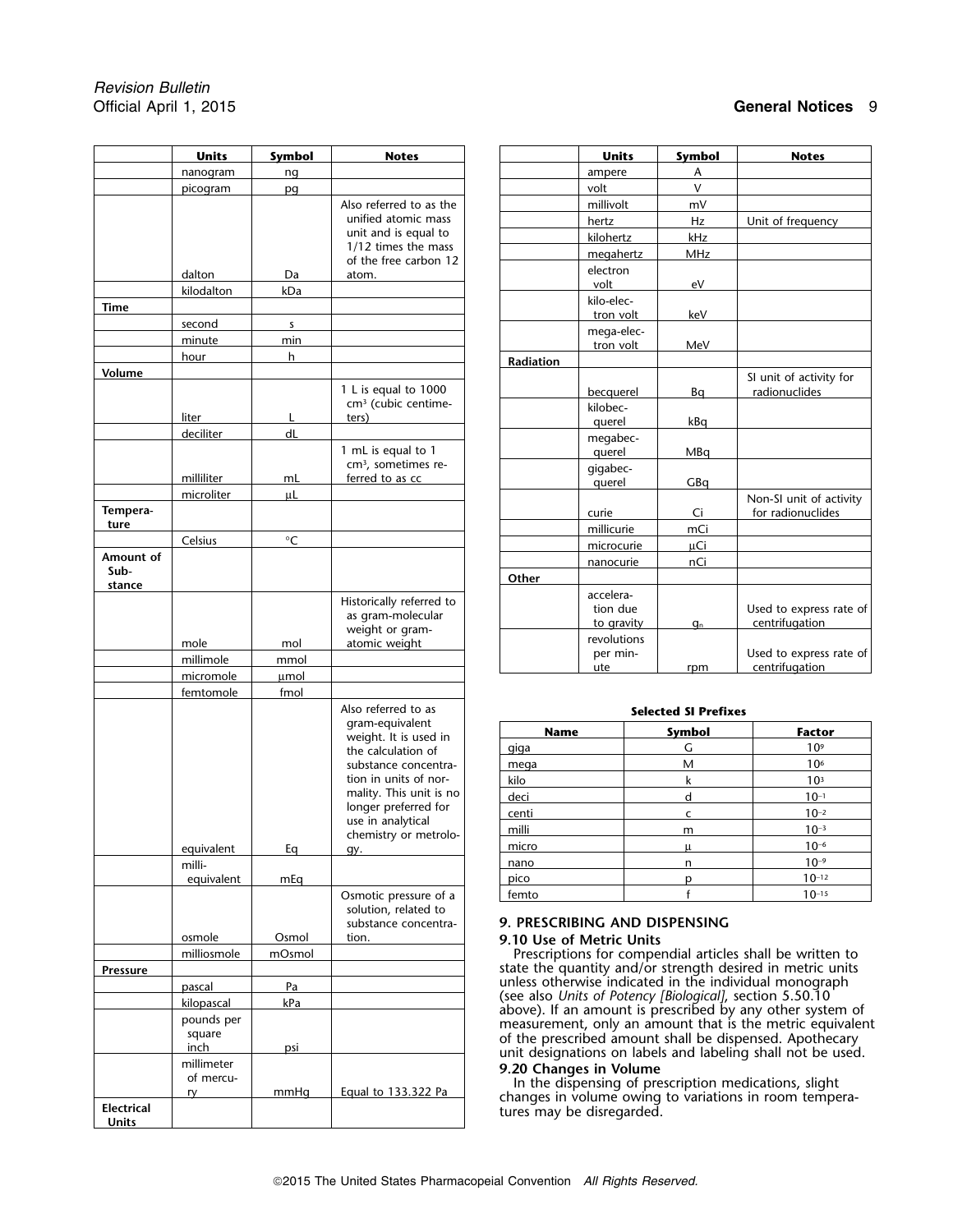## **10. PRESERVATION, PACKAGING, STORAGE, AND 10.40.30. Labeling of Salts of Drugs**

[NOTE—Storage- and packaging-related provisions previ- only one official title. For purposes of saving space on laously addressed in the *General Notices* have been omitted, bels, and because chemical symbols for the most common below in 10.10; see general chapter *Packaging and Storage Requirements*  $(659)$  for packaging components and storage conditions. Labeling-related provisions are also in the pro-<br>cess of being moved to a new general chapter *Labeling*  $\langle 7 \rangle$ , dium; and K for potassium. The symbols Na and K are incess of being moved to a new general chapter *Labeling*  $\langle 7 \rangle$ , and will be similarly omitted in the future.]

All articles in *USP* or NF are subject to the packaging and unless different requirements are provided in a specific monograph. **10.40.40. Labeling Vitamin-Containing Products**

ten, printed, or graphic matter upon an immediate con-<br>tainer of an article or upon, or in, any package or wrapper Units. Quantities of vitamin A declared in metric units refer in which it is enclosed, except any outer shipping con-<br>tainer. The term "label" designates that part of the labeling The label of a nutritional supplement shall bear an identify-<br>upon the immediate container. The term "la

A shipping container containing a single article, unless **10.40.50. Labeling Botanical-Containing Products** such container is also essentially the immediate container or the outside of the consumer package, is labeled with a as a dietary supplement bears the statement, "If you are<br>minimum of product identification (except for controlled pregnant or nursing a baby, seek the advice of a heal minimum of product identification (except for controlled articles), lot number, expiration date, and conditions for professional before using this product."

governmental bodies in addition to the compendial re-<br>quirements set forth for the articles.<br>the case of parenteral preparations also their amounts or

The strength of a drug product is expressed on the con-<br>tainer label in terms of micrograms or milligrams or grams only their presence and the reason for their addition. tainer label in terms of micrograms or milligrams or grams only their presence and the reason for their addition.<br>or percentage of the therapeutically active moiety or drug **10.40.70. Labeling Electrolytes** 

or percentage of the therapeutically active moiety or drug<br>substance, whise indicated in an individual monograph. Both the active<br>substance and the metally and the state wise indicated in an individual monograph. Both the not in unit dosage form shall be labeled to express the **10.40.100. Expiration Date and Beyond-Use Date** quantity of each active ingredient in each milliliter or in The label of an official drug product or nutritional or dieeach gram, or to express the percentage of each such in- tary supplement product shall bear an expiration date. All gredient (see 8.140, *Percentage Concentrations*), except that articles shall display the expiration date so that it can be oral liquids or solids intended to be constituted to yield oral read by an ordinary individual under customary condition<br>liquids may, alternatively, be labeled in terms of each 5-mL of purchase and use. The expiration date liquids may, alternatively, be labeled in terms of each 5-mL of purchase and use. The expiration date shall be prom<br>portion of the liquid or resulting liquid. Unless otherwise hently displayed in high contrast to the backg portion of the liquid or resulting liquid. Unless otherwise indicated in a monograph or chapter, such declarations of indicated in a monograph or chapter, such declarations of sharply embossed, and easily understood (e.g., "EXP 6/08," strength or quantity shall be stated only in metric units. "Exp. June 08," or "Expires 6/08"). [NOTE—For additional

**10.40.20. Use of Leading and Terminal Zeros** care Products Association's Voluntary Codes and Guidelines<br>To help minimize the possibility of errors in the dispens-<br>ing and administration of drugs, the quantity of active in without a decimal point that is followed by a terminal zero termined. In the absence of a specific requirement in the  $\alpha$  express as 4 mg [not 4.0 mg]). The quantity of active individual monograph for a drug product or n

**LABELING**<br>It is an established principle that official articles shall have<br>INOTE—Storage- and packaging-related provisions previ- only one official title. For purposes of saving space on lainorganic salts of drugs are well known to practitioners as synonymous with the written forms, the following alternatives are permitted in labeling official articles that are salts:<br>HCl for hydrochloride; HBr for hydrobromide; Na for sotended for use in abbreviating names of the salts of organic **10.10. Packaging and Storage** acids, but these symbols are not used where the word So-<br>All articles in USP or NF are subject to the packaging and dium or Potassium appears at the beginning of an official storage requirements specified in general chapter  $\langle 659 \rangle$ , title (e.g., Phenobarbital Na is acceptable, but Na Salicylate<br>unless different requirements are provided in a specific

**10.40. Labeling** The vitamin content of an official drug product shall be The term "labeling" designates all labels and other writ-ching stated on the label in metric units per dosage unit. The<br>n, printed, or graphic matter upon an immediate con-ching amounts of vitamins A, D, and E may be state ing lot number, control number, or batch number.<br>10.40.50. Labeling Botanical-Containing Products

## storage and distribution.<br>Articles in these compendia are subject to compliance<br>with such labeling requirements as may be promulgated by ical use states the names of all added substances (see 5.20, quirements set forth for the articles.<br>10.40.10. Amount of Ingredient Per Dosage Unit entity proportions, except that for substances added for adjust-

**10.10. Amount of Ingredient Per Dosage Unit** proportions, except that for substances added for adjust-<br>The strength of a drug product is expressed on the con-<br>ment of pH or to achieve isotonicity, the label may indica

See also 5.50.10, *Units of Potency (Biological)*. information and guidance, refer to the Consumer Health-<br>10.40.20 Use of Leading and Terminal Zeros care Products Association's *Voluntary Codes and Guidelines* 

(e.g., express as 4 mg [not 4.0 mg]). The quantity of active<br>ingredient when expressed as a decimal number smaller<br>than 1 shall be shown with a zero preceding the decimal<br>point (e.g., express as 0.2 mg [not .2 mg]).<br>point nutritional supplement packaged in a container that is in